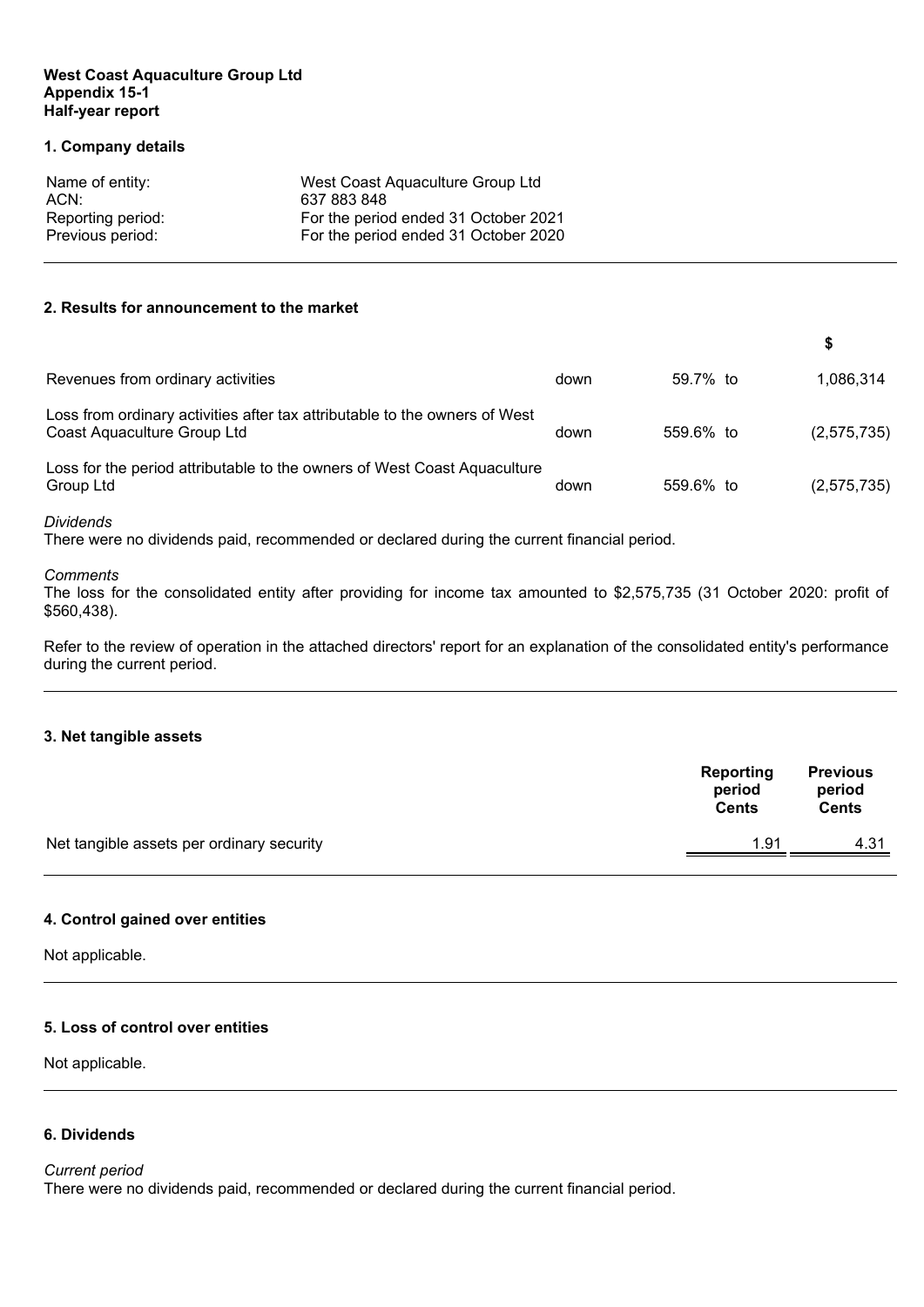## **West Coast Aquaculture Group Ltd Appendix 4D Half-year report**

#### *Previous period*

There were no dividends paid, recommended or declared during the previous financial period. The consolidated entity does not have a dividend reinvestment plan.

## **7. Details of associates and joint venture entities**

Not applicable.

#### **8. Audit qualification or review**

*Details of audit/review dispute or qualification (if any):*

The financial statements were subject to a review by the auditors and the review report is attached as part of the Interim Report.

## **9. Attachments**

*Details of attachments (if any):*

The Interim Report of West Coast Aquaculture Group Ltd for the period ended 31 October 2021 is attached.

**10. Signed**

Signed \_\_\_\_\_\_\_\_\_\_\_\_\_\_\_\_\_\_\_\_\_\_\_\_\_\_\_ Date: 20 December 2021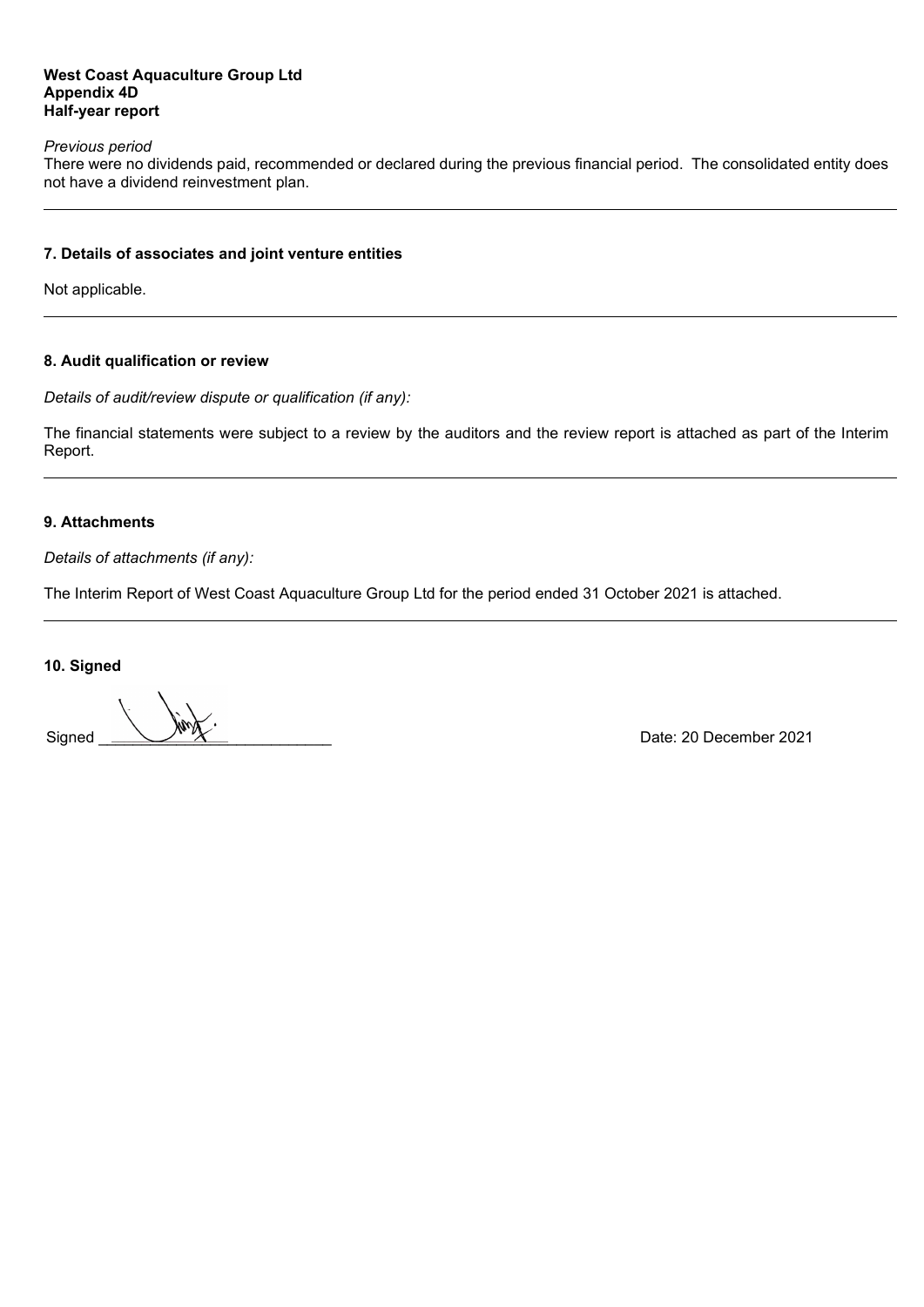# **West Coast Aquaculture Group Ltd**

**ACN 637 883 848** 

**Interim Report - 31 October 2021**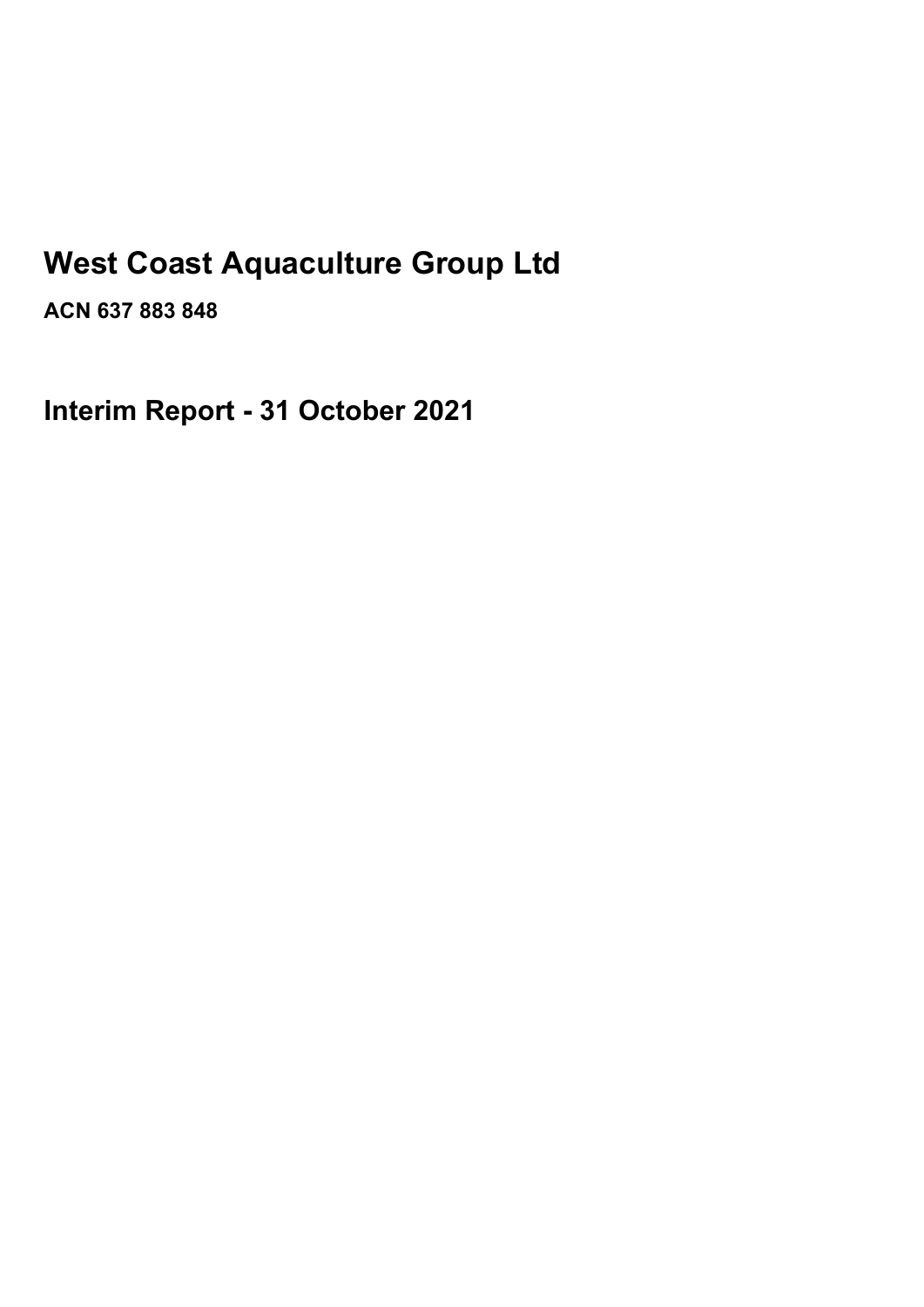## **West Coast Aquaculture Group Ltd Corporate directory 31 October 2021**

| <b>Directors</b>            | Ching Hoe Neo - Chief Executive Officer and Executive Chairman<br>Teik Hon Chin - Chief Operations Officer and Executive Director<br>Yaw Foi Chan - Chief Financial Officer and Executive Director<br><b>Stuart Laurence Niven - Non-Executive Director</b><br>Lee Ping Chong - Non-Executive Director<br>James Barrie - Non-Executive Director |
|-----------------------------|-------------------------------------------------------------------------------------------------------------------------------------------------------------------------------------------------------------------------------------------------------------------------------------------------------------------------------------------------|
| Company secretaries         | James Barrie (appointed 9 August 2021)<br>Elizabeth Lee (resigned 31 August 2021)                                                                                                                                                                                                                                                               |
| Registered office           | Level 3, 257 Collins Street<br>Melbourne, Victoria Australia 3000                                                                                                                                                                                                                                                                               |
| Principal place of business | Lot 709, Taman Nilam, Belanga Pecah Kuah<br>07000 Langkawi, Malaysia                                                                                                                                                                                                                                                                            |
| Auditor                     | HLB Mann Judd (Victoria Partnership)<br>Level 9, 575 Bourke Street,<br>Melbourne VIC 3000                                                                                                                                                                                                                                                       |
| Solicitors                  | Neo Legal<br>Level 9, 276 Flinders Street<br>Melbourne, Victoria Australia 3000                                                                                                                                                                                                                                                                 |
| Stock exchange listing      | West Coast Aquaculture Group Ltd shares are listed on the Sydney Stock Exchange<br>(SSX code: 833)                                                                                                                                                                                                                                              |
| Website                     | https://www.wcoastfish.com/                                                                                                                                                                                                                                                                                                                     |
| Share registry              | <b>Automic Group</b><br>Deutsche Bank, Tower Level 5/126 Phillip St,<br>Sydney NSW 2000                                                                                                                                                                                                                                                         |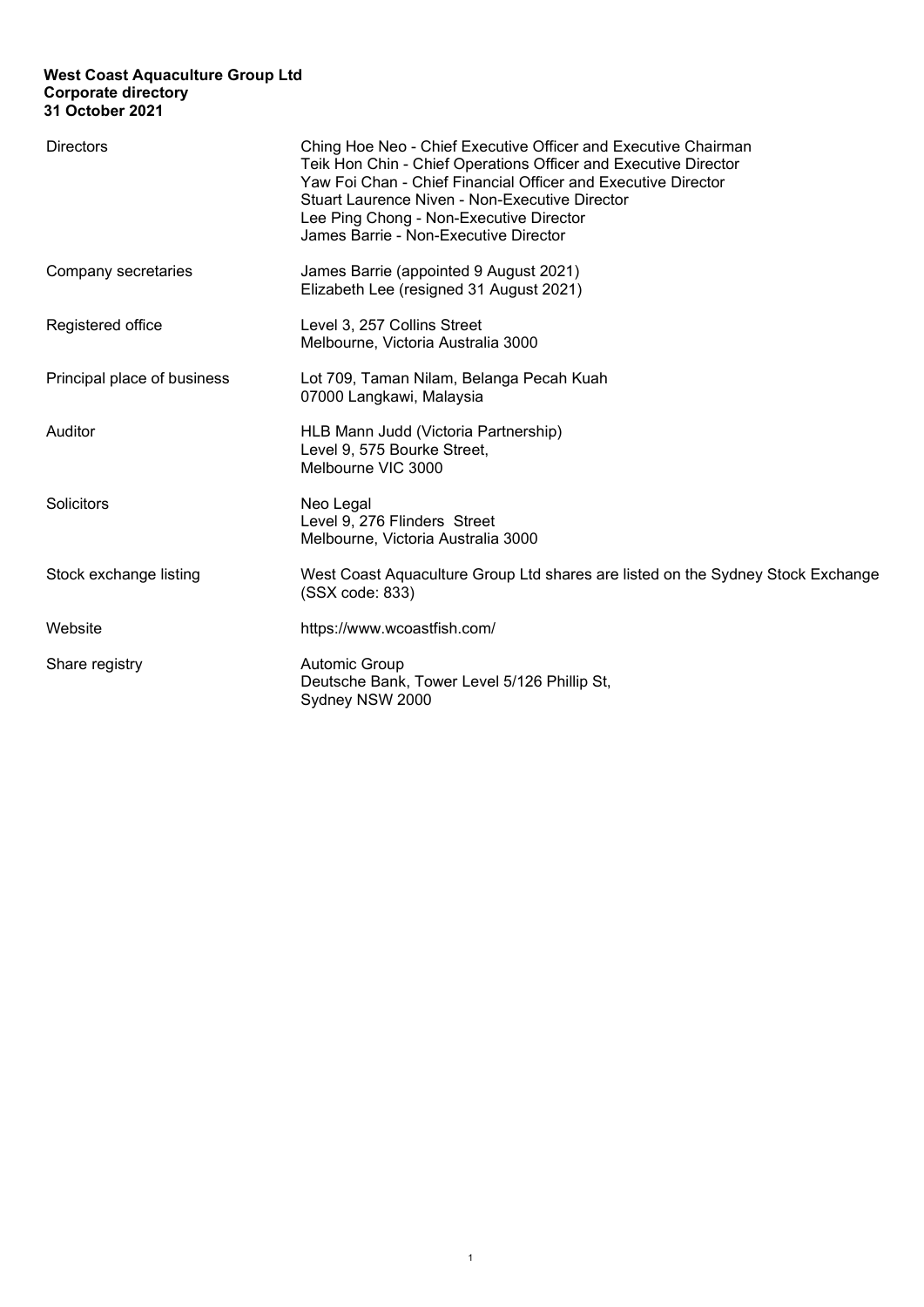#### **West Coast Aquaculture Group Ltd Directors' report 31 October 2021**

The directors present their report, together with the interim financial statements, on the consolidated entity (referred to hereafter as the 'consolidated entity') consisting of West Coast Aquaculture Group Ltd (referred to hereafter as the 'company' or 'parent entity') and the entity it controlled at the end of, or during, the period ended 31 October 2021.

## **Directors**

The following persons were directors of West Coast Aquaculture Group Ltd during the whole of the financial period and up to the date of this report, unless otherwise stated:

Ching Hoe Neo Teik Hon Chin Yaw Foi Chan Stuart Laurence Niven Lee Ping Chong James Barrie

## **Principal activities**

During the financial period the principal continuing activities of the consolidated entity consisted of:

- Grow up purchase of fingerlings or juvenile fish, and farm them to marketable size in Langkawi, Malaysia; and
- Sales and distribution sale of fish to wholesale and retail customers once they reach commercial sizes.

## **Review of operations**

The loss for the consolidated entity after providing for income tax amounted to \$2,575,735 (31 October 2020: profit of \$560,438).

The consolidated entity's operations are currently all located in Malaysia. The ongoing COVID-19 pandemic has had a significant impact on the consolidated entity during the Review period. Against a backdrop of record daily cases, the Malaysian government implemented a Movement Control Order (MCO). The MCO was designed to contain the spread of the virus, and measures included lockdowns, closure of in-restaurant dining, restrictions on people movement and business shutdowns when cases were detected. This had an immediate impact on key live and fresh fish sales channels. Whilst some of the MCO has now been lifted, there remains continued hesitancy by consumers and restaurants.

Export sales, whilst a smaller portion of the consolidated entity's overall sales, were also significantly impacted by COVID-19, with significantly reduced demand from key export markets and border restrictions imposed by the Malaysian government.

With COVID disrupting live and fresh fish sales channels. the consolidated entity introduced a new frozen products sales channel (whole fish, head, tail, fillets). With minimal impact on existing sales and a modest capital investment (A\$70,000) for acquisition and installation at the consolidated entity's Langkawi facilities, the products are now ranged in several third-party retail outlets. This new sales channel, whilst a relatively small proportion of total sales, provides further revenue diversification.

The consolidated entity continued to monitor and adapt its COVID-19 plan over the period. All employees are fully vaccinated, no employees contracted COVID-19, and the consolidated entity's operations continued uninterrupted.

Management also adapted to changing business conditions and consumer buying patterns, and pivoted strategy during the period. This included:

- Re-allocating a higher proportion of cages to Pompano and Giant Trevally, which are highly demanded in the local Malaysia market;
- Rolling out of the frozen fish sales channel; and
- Prudently holding back from selling stock at depressed prices.

Whilst incurring additional costs of purchase of fingerling and reduced revenue following this strategic pivot, Pompano and Giant Trevally take approximately 6-8 months to reach marketable size, and since the end of the Review period, sales of these fish have commenced. The consolidated entity is also maintaining sufficient stock levels of fish of a marketable size/maturity to be able to judiciously sell into the market as prices continue to improve with further easing of COVID restrictions.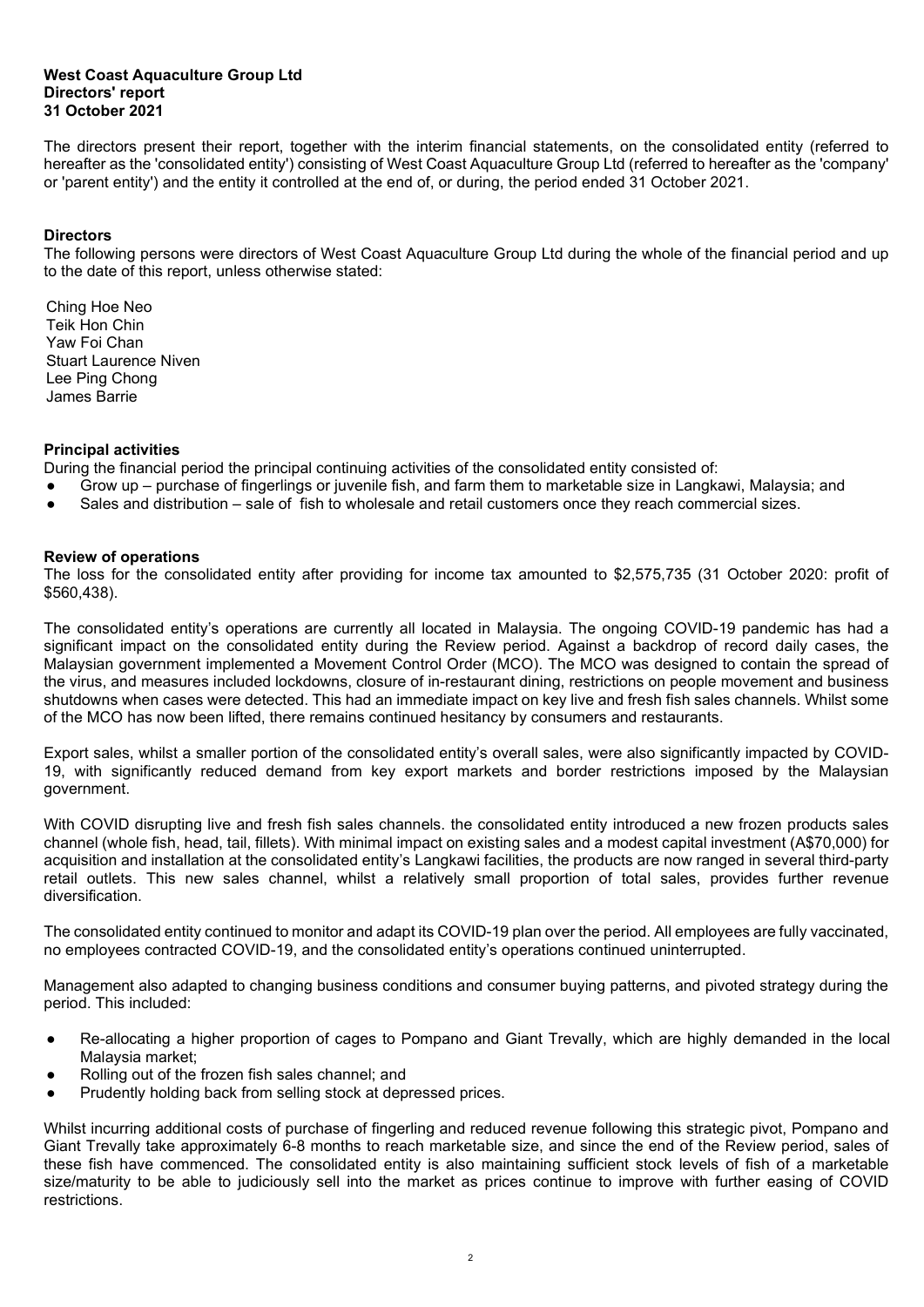#### **West Coast Aquaculture Group Ltd Directors' report 31 October 2021**

The acquisition of the nursery assets during the period has expanded the breadth of the consolidated entity's supply chain penetration and reduced reliance on third party fingerling suppliers. This is a key long-term differentiator to competitors, allowing for the nimble strategic pivot outlined above and positions the consolidated entity for being at the forefront of improving business conditions.

#### **Significant changes in the state of affairs**

There were no significant changes in the state of affairs of the consolidated entity during the financial period, other than those that have been addressed in the review of operations section above.

## **Matters subsequent to the end of the financial period**

On 28 November 2021, the company's 100% owned subsidiary issued 10,000,000 ordinary shares, valued at RM10,000,000 (AU\$3,197,544), in order to extinguish debt owed to the company. The company still holds 100% of the issued capital of the subsidiary and this change will have no impact on the consolidated entity's financial performance or position going forward.

No other matter or circumstance has arisen since 31 October 2021 that has significantly affected, or may significantly affect the consolidated entity's operations, the results of those operations, or the consolidated entity's state of affairs in future financial years.

## **Auditor's independence declaration**

A copy of the auditor's independence declaration as required under section 307C of the Corporations Act 2001 is set out immediately after this directors' report.

This report is made in accordance with a resolution of directors, pursuant to section 306(3)(a) of the Corporations Act 2001.

On behalf of the directors

 $\frac{1}{\sqrt{2\pi}}$ 

Ching Hoe Neo Chief Executive Officer

20 December 2021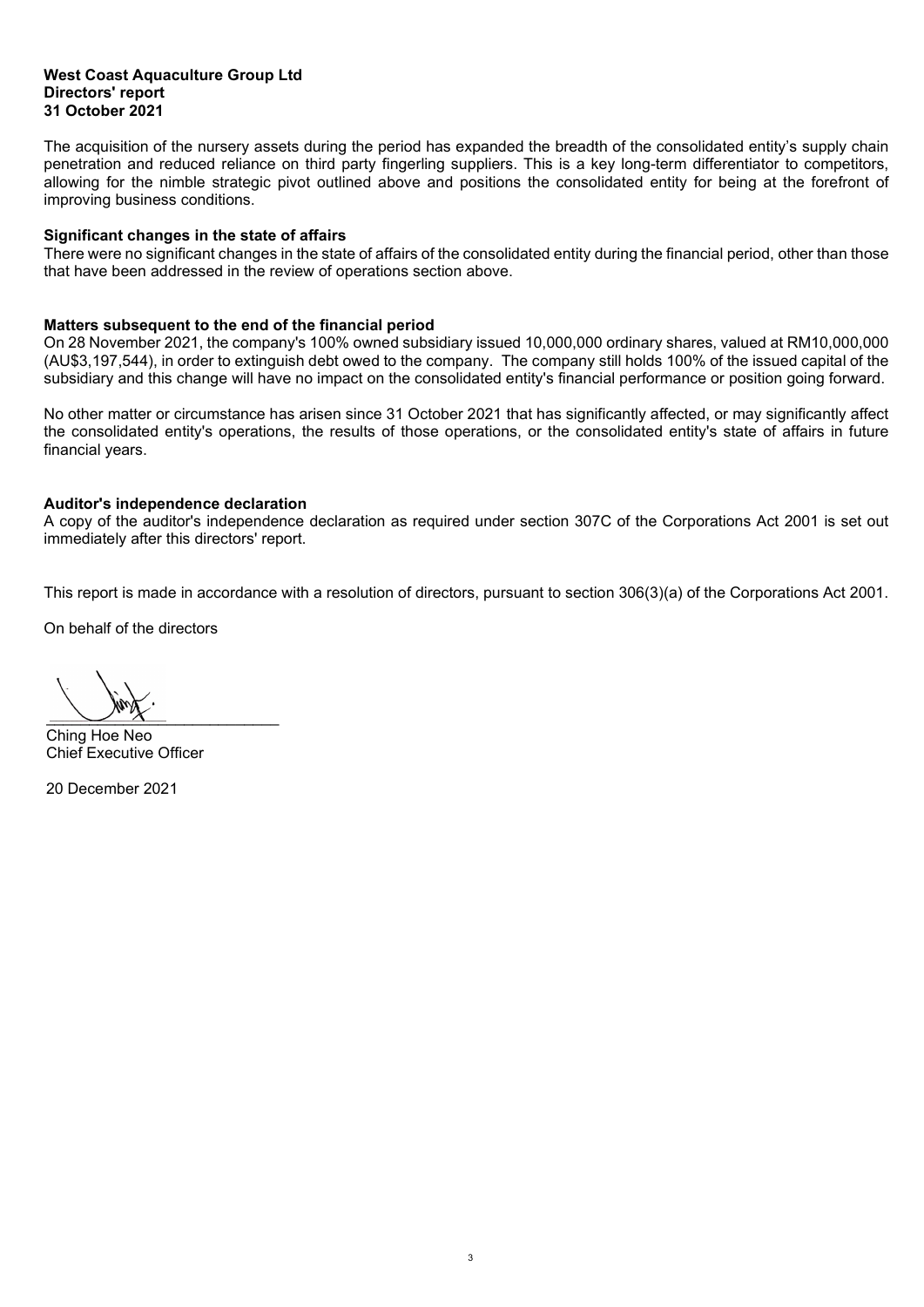

#### **Auditor's independence declaration**

As lead auditor for the review of the interim consolidated financial report of West Coast Aquaculture Group Ltd ("the Company") and its controlled entity ("the Group"), for the half-year ended 31 October 2021, I declare that, to the best of my knowledge and belief, there have been no contraventions of:

- (a) the auditor independence requirements as set out in the *Corporations Act 2001* in relation to the review; and
- (b) any applicable code of professional conduct in relation to the audit.

This declaration is in relation to the Company and the entity it controlled during the period.

HUB Her fold

**HLB Mann Judd Chartered Accountants** 

**Melbourne** 20 December 2021

**Jude Lau Partner** 

#### hlb.com.au

HLB Mann Judd (VIC Partnership) ABN 20 696 861 713 Level 9, 575 Bourke Street, Melbourne VIC 3000 | GPO Box 2850, Melbourne VIC 3001 T: +61 (0) 3 9606 3888 F: +61 (0) 3 9606 3800 E: mailbox@hlbvic.com.au Liability limited by a scheme approved under Professional Standards Legislation.

HLB Mann Judd (VIC Partnership) is a member of HLB International, the global advisory and accounting network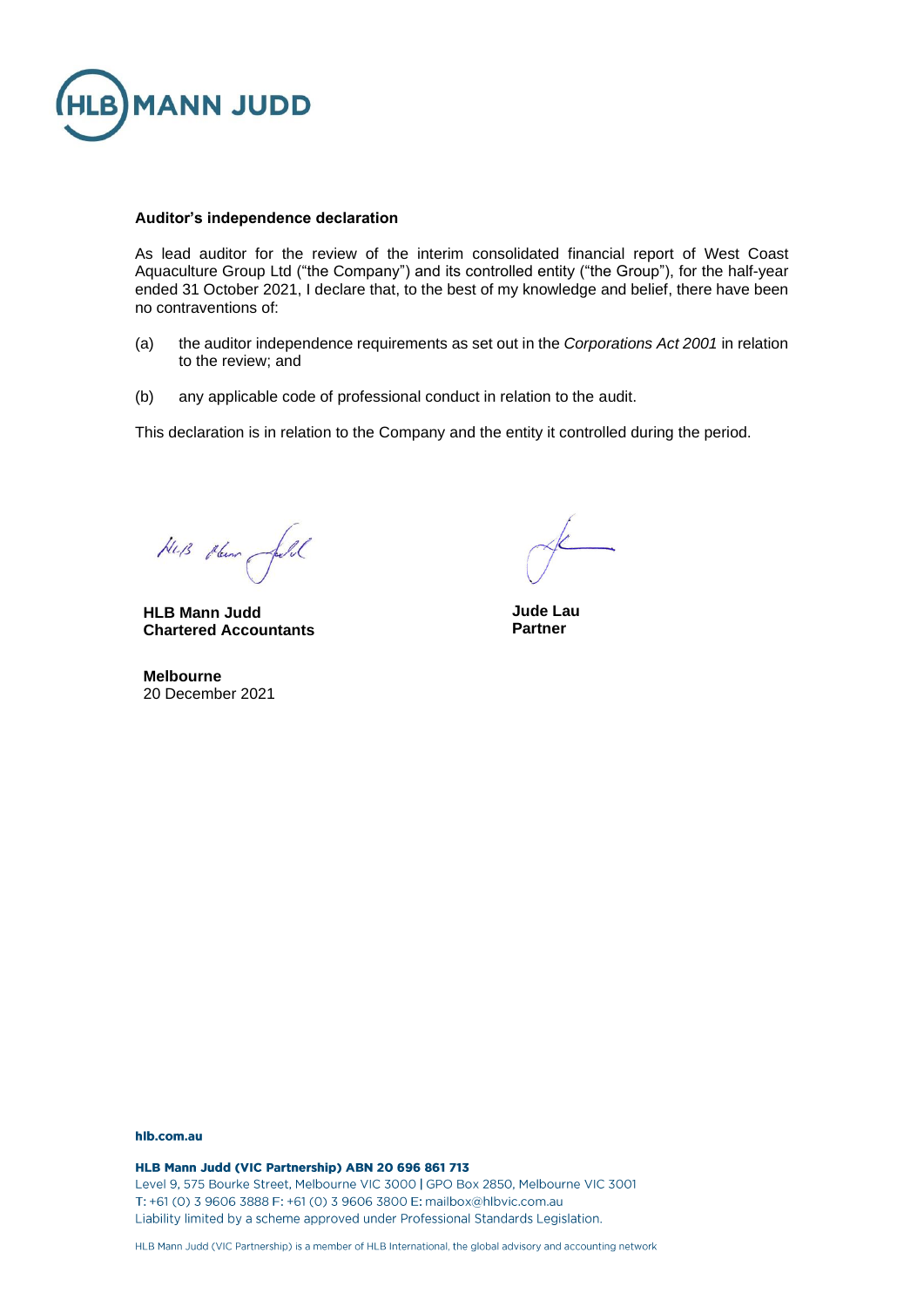#### **West Coast Aquaculture Group Ltd Contents 31 October 2021**

| Consolidated statement of profit or loss and other comprehensive income                | 6               |
|----------------------------------------------------------------------------------------|-----------------|
| Consolidated statement of financial position                                           | $\overline{7}$  |
| Consolidated statement of changes in equity                                            | 8               |
| Consolidated statement of cash flows                                                   | -9              |
| Notes to the consolidated financial statements                                         | 10 <sup>1</sup> |
| Directors' declaration                                                                 | 18              |
| Independent auditor's review report to the members of West Coast Aquaculture Group Ltd | 19              |

## **General information**

The financial statements cover West Coast Aquaculture Group Ltd as a consolidated entity consisting of West Coast Aquaculture Group Ltd and the entity it controlled at the end of, or during, the period. The financial statements are presented in Australian dollars, which is West Coast Aquaculture Group Ltd's functional and presentation currency.

West Coast Aquaculture Group Ltd is a listed public company limited by shares, incorporated and domiciled in Australia. Its registered office and principal place of business are:

| <b>Registered office</b>           | <b>Principal place of business</b>       |
|------------------------------------|------------------------------------------|
| Level 3, 257 Collins Street        | Lot 709, Taman Nilam, Belanga Pecah Kuah |
| Melbourne. Victoria Australia 3000 | 07000 Langkawi, Malaysia                 |

A description of the nature of the consolidated entity's operations and its principal activities are included in the directors' report, which is not part of the financial statements.

The financial statements were authorised for issue, in accordance with a resolution of directors, on 20 December 2021.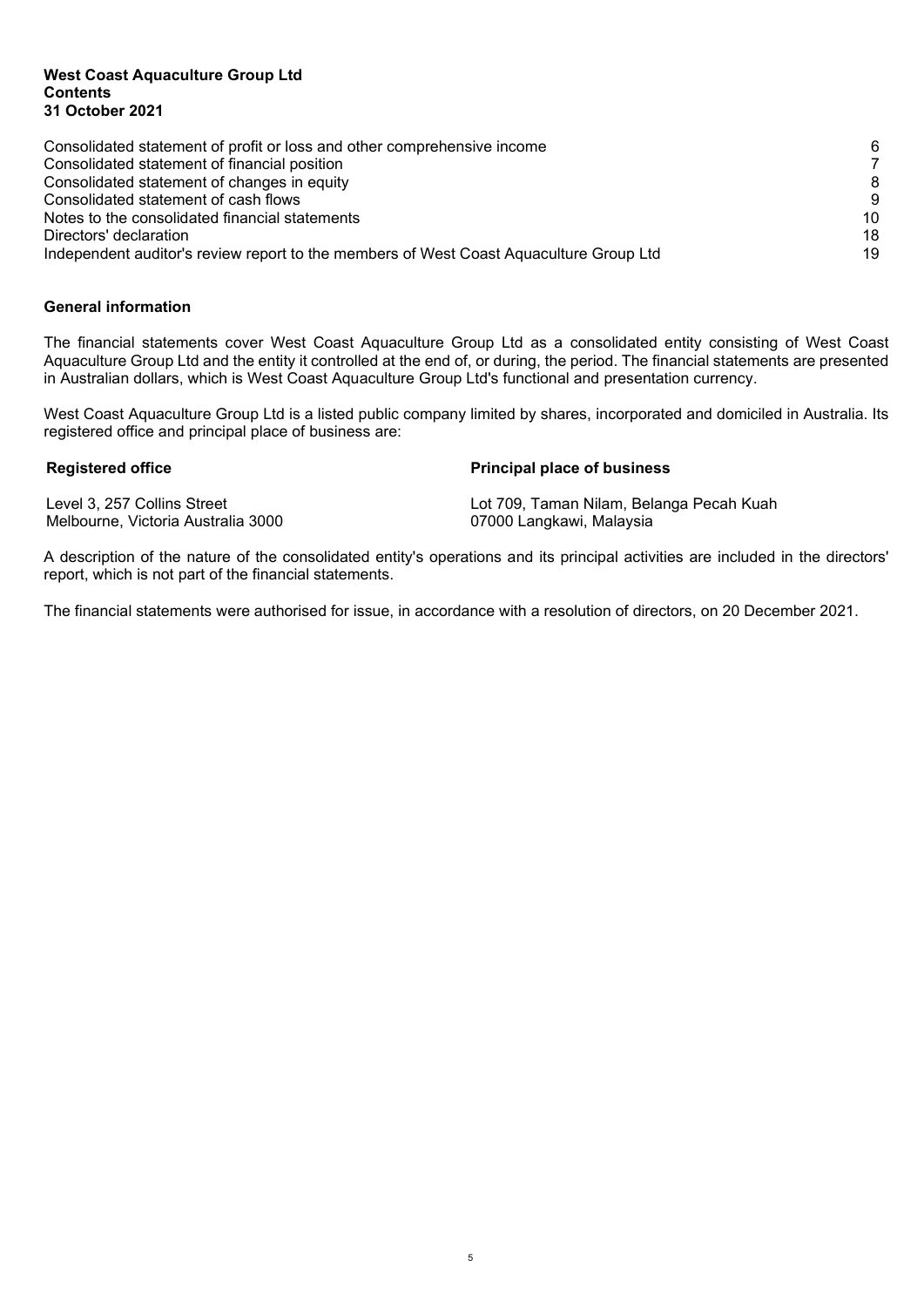#### **West Coast Aquaculture Group Ltd Consolidated statement of profit or loss and other comprehensive income For the period ended 31 October 2021**

|                                                                                                                         |             | <b>Consolidated</b>      |                          |  |
|-------------------------------------------------------------------------------------------------------------------------|-------------|--------------------------|--------------------------|--|
|                                                                                                                         | <b>Note</b> | 31 October<br>2021<br>\$ | 31 October<br>2020<br>\$ |  |
| <b>Revenue</b>                                                                                                          | 4           | 1,086,314                | 2,693,696                |  |
| Change in fair value of biological assets                                                                               |             | (1, 149, 148)            | 810,738                  |  |
| <b>Expenses</b>                                                                                                         |             |                          |                          |  |
| Cost of sales                                                                                                           |             | (1,944,610)              | (2,676,072)              |  |
| Regulatory affairs expenses                                                                                             |             | (354, 516)               | (220, 796)               |  |
| Administration expenses                                                                                                 |             | (1,206)                  |                          |  |
| Selling and distribution expenses                                                                                       |             | (150, 172)               |                          |  |
| Finance costs                                                                                                           |             | (62, 397)                | (69, 910)                |  |
|                                                                                                                         |             |                          |                          |  |
| Profit/(loss) before income tax benefit                                                                                 |             | (2, 575, 735)            | 537,656                  |  |
| Income tax benefit                                                                                                      |             |                          | 22,782                   |  |
| Profit/(loss) after income tax benefit for the period attributable to the owners<br>of West Coast Aquaculture Group Ltd |             | (2,575,735)              | 560,438                  |  |
| Other comprehensive income                                                                                              |             |                          |                          |  |
| Items that may be reclassified subsequently to profit or loss                                                           |             |                          |                          |  |
| Foreign currency translation                                                                                            |             | 77,813                   | (60, 889)                |  |
| Other comprehensive income for the period, net of tax                                                                   |             | 77,813                   | (60, 889)                |  |
| Total comprehensive income for the period attributable to the owners of West<br><b>Coast Aquaculture Group Ltd</b>      |             | (2, 497, 922)            | 499,549                  |  |
|                                                                                                                         |             |                          |                          |  |
|                                                                                                                         |             | <b>Cents</b>             | <b>Cents</b>             |  |
| Basic earnings per share                                                                                                | 14          | (2.26)                   | 0.54                     |  |
| Diluted earnings per share                                                                                              | 14          | (2.26)                   | 0.54                     |  |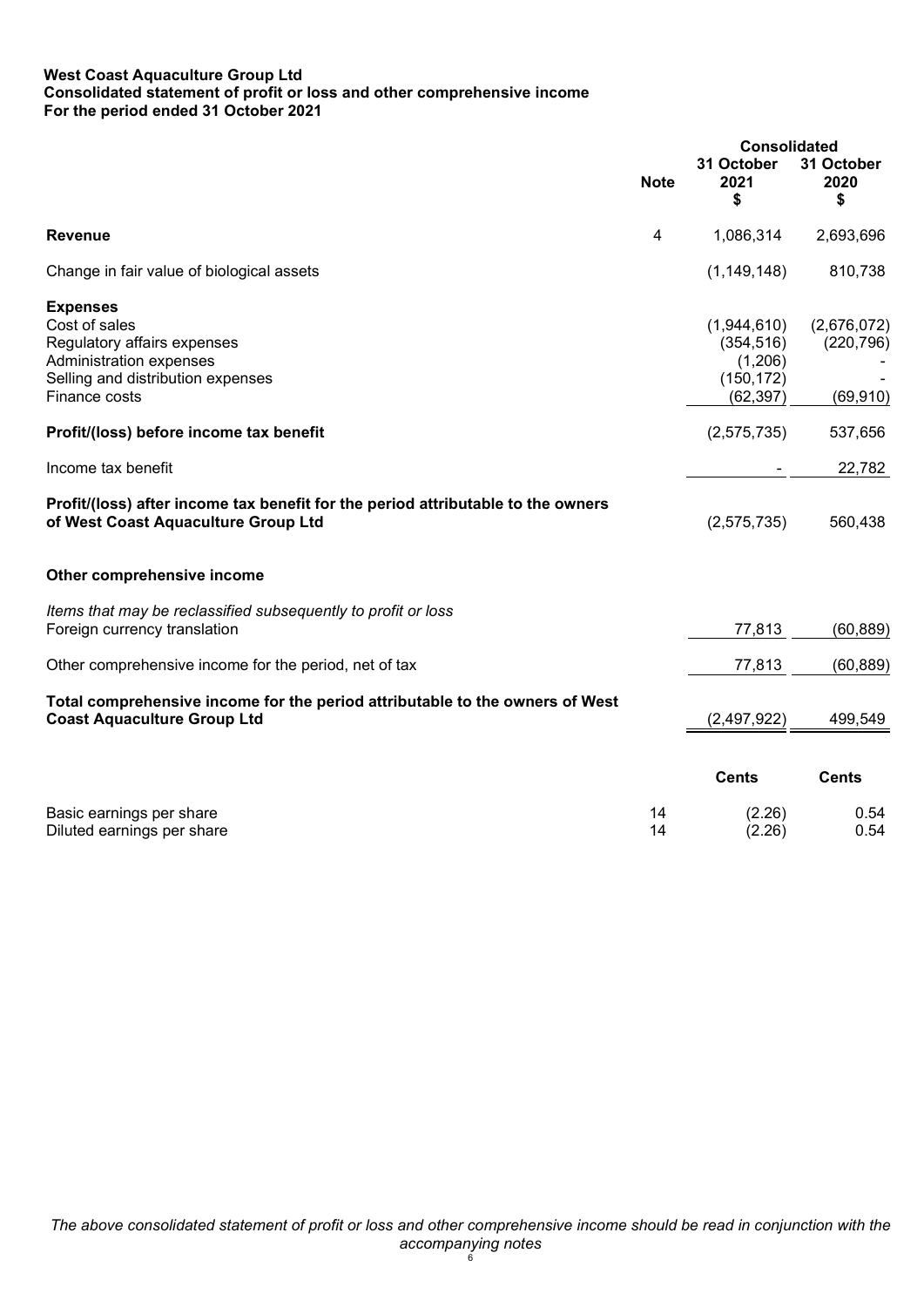#### **West Coast Aquaculture Group Ltd Consolidated statement of financial position As at 31 October 2021**

|                                  |             | <b>Consolidated</b> |               |  |
|----------------------------------|-------------|---------------------|---------------|--|
|                                  |             | 31 October          |               |  |
|                                  | <b>Note</b> | 2021                | 30 April 2021 |  |
|                                  |             | \$                  | \$            |  |
| <b>Assets</b>                    |             |                     |               |  |
| <b>Current assets</b>            |             |                     |               |  |
| Cash and cash equivalents        |             | 348,692             | 2,636,265     |  |
| Trade and other receivables      |             | 208,682             | 165,494       |  |
| Inventories                      |             | 275,091             | 123,204       |  |
| Income tax refund due            |             | 7,194               | 4,001         |  |
| <b>Biological assets</b>         | 5           | 3,218,746           | 4,274,854     |  |
| <b>Financial assets</b>          |             | 754,542             | 733,472       |  |
| Other                            |             | 229,239             | 428,477       |  |
| Total current assets             |             | 5,042,186           | 8,365,767     |  |
| <b>Non-current assets</b>        |             |                     |               |  |
| Property, plant and equipment    | 6           | 2,293,961           | 1,732,521     |  |
| Right-of-use assets              |             | 43,124              | 47,419        |  |
| Total non-current assets         |             | 2,337,085           | 1,779,940     |  |
| <b>Total assets</b>              |             | 7,379,271           |               |  |
|                                  |             |                     | 10,145,707    |  |
| <b>Liabilities</b>               |             |                     |               |  |
| <b>Current liabilities</b>       |             |                     |               |  |
| Trade and other payables         | 7           | 2,712,529           | 2,455,337     |  |
| <b>Borrowings</b>                | 8           | 512,951             | 1,132,109     |  |
| Lease liabilities                |             | 33,151              | 8,720         |  |
| <b>Total current liabilities</b> |             | 3,258,631           | 3,596,166     |  |
| <b>Non-current liabilities</b>   |             |                     |               |  |
| <b>Borrowings</b>                | 8           | 1,938,476           | 1,841,601     |  |
| Lease liabilities                |             | 9,205               | 37,059        |  |
| Total non-current liabilities    |             | 1,947,681           | 1,878,660     |  |
| <b>Total liabilities</b>         |             | 5,206,312           | 5,474,826     |  |
|                                  |             |                     |               |  |
| <b>Net assets</b>                |             | 2,172,959           | 4,670,881     |  |
|                                  |             |                     |               |  |
| <b>Equity</b>                    |             |                     |               |  |
| Issued capital                   |             | 20,002,573          | 20,002,573    |  |
| Reserves                         |             | (13, 532, 384)      | (13,610,197)  |  |
| <b>Accumulated losses</b>        |             | (4, 297, 230)       | (1,721,495)   |  |
| <b>Total equity</b>              |             | 2,172,959           | 4,670,881     |  |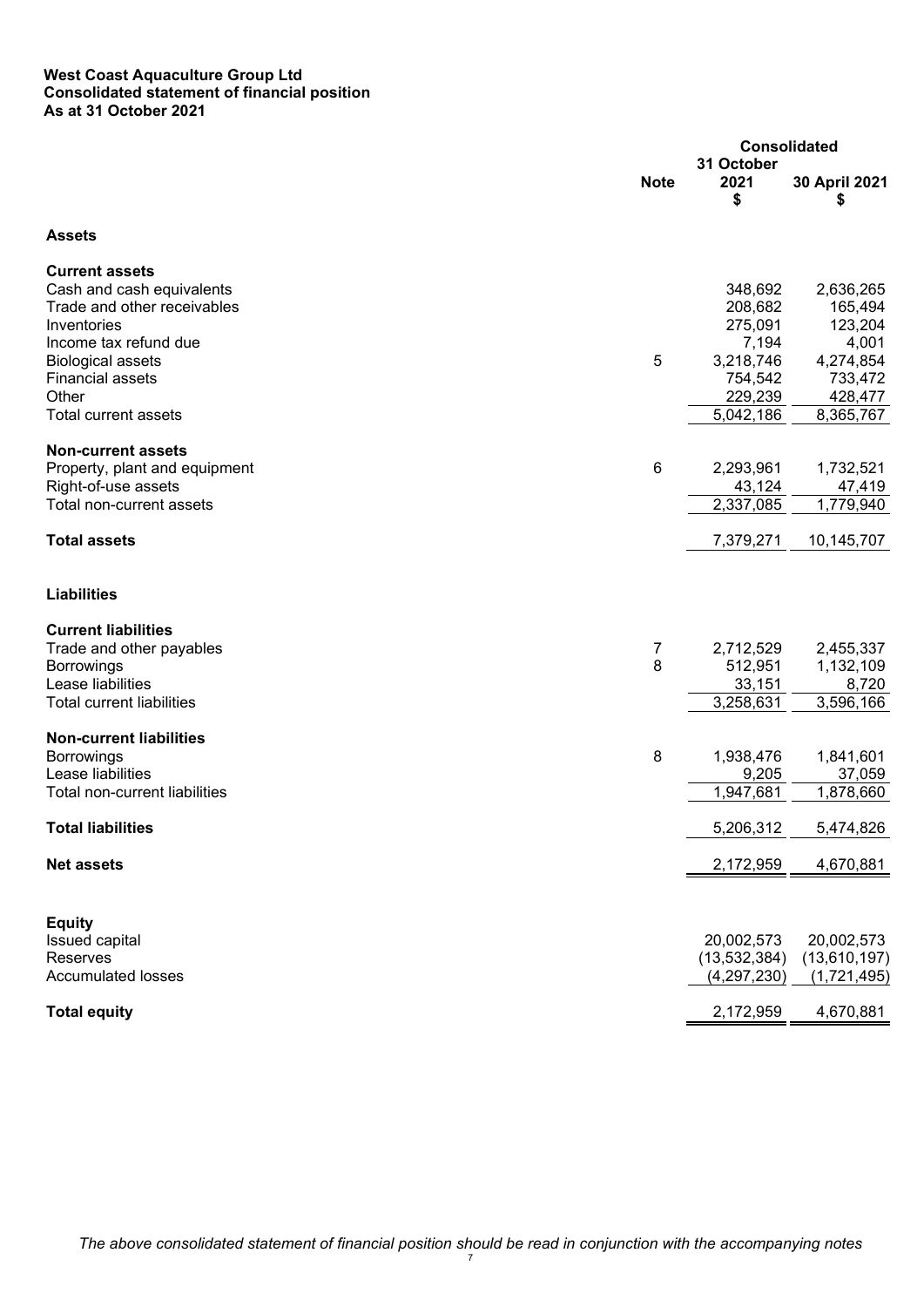#### **West Coast Aquaculture Group Ltd Consolidated statement of changes in equity For the period ended 31 October 2021**

| <b>Consolidated</b>                                                                                     | <b>Issued</b><br>capital | <b>Reserves</b>      | <b>Retained</b><br>profits               | <b>Total equity</b>      |
|---------------------------------------------------------------------------------------------------------|--------------------------|----------------------|------------------------------------------|--------------------------|
| Balance at 1 May 2020                                                                                   | 15,582,360               | (13,329,103)         | 53,720                                   | 2,306,977                |
| Profit after income tax benefit for the period<br>Other comprehensive income for the period, net of tax |                          | (60, 889)            | 560,438                                  | 560,438<br>(60, 889)     |
| Total comprehensive income for the period                                                               |                          | (60, 889)            | 560,438                                  | 499,549                  |
| Balance at 31 October 2020                                                                              | 15,582,360               | (13, 389, 992)       | 614,158                                  | 2,806,526                |
|                                                                                                         |                          |                      |                                          |                          |
| <b>Consolidated</b>                                                                                     | <b>Issued</b><br>capital | <b>Reserves</b><br>S | <b>Accumulated</b><br><b>losses</b><br>S | <b>Total equity</b><br>S |
| Balance at 1 May 2021                                                                                   | 20,002,573               | (13,610,197)         | (1,721,495)                              | 4,670,881                |
| Loss after income tax expense for the period<br>Other comprehensive income for the period, net of tax   |                          | 77,813               | (2, 575, 735)                            | (2, 575, 735)<br>77,813  |
| Total comprehensive income for the period                                                               |                          | 77,813               | (2, 575, 735)                            | (2,497,922)              |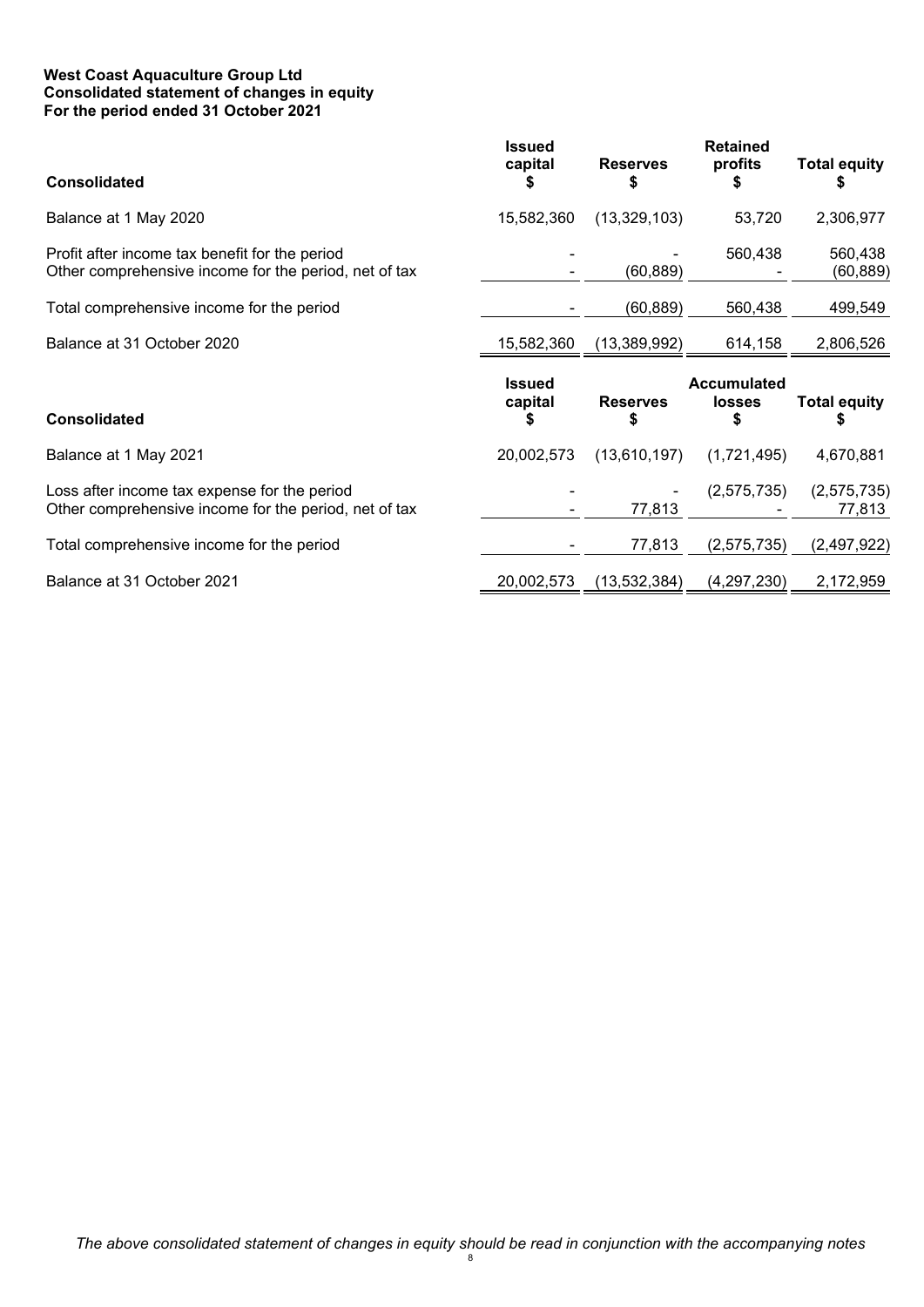#### **West Coast Aquaculture Group Ltd Consolidated statement of cash flows For the period ended 31 October 2021**

|                                                                    |             | <b>Consolidated</b>      |                          |
|--------------------------------------------------------------------|-------------|--------------------------|--------------------------|
|                                                                    | <b>Note</b> | 31 October<br>2021<br>\$ | 31 October<br>2020<br>\$ |
| Cash flows from operating activities                               |             |                          |                          |
| Receipts from customers (inclusive of GST)                         |             | 1,017,960                | 2,222,128                |
| Payments to suppliers and employees (inclusive of GST)             |             | (2, 111, 711)            | (2,509,474)              |
|                                                                    |             | (1,093,751)              | (287, 346)               |
| Other revenue                                                      |             | 25,166                   | 24,858                   |
| Interest and other finance costs paid                              |             | (62, 397)                | (69, 910)                |
| Payments in relation to prepaid IPO costs                          |             |                          | (61, 105)                |
| Income taxes paid                                                  |             |                          | (1,755)                  |
| Net cash (used in) operating activities                            |             | (1, 130, 982)            | (395, 258)               |
| Cash flows from investing activities                               |             |                          |                          |
| Payments for property, plant and equipment                         | 6           | (660, 931)               | (203, 996)               |
| Net cash (used in) investing activities                            |             | (660, 931)               | (203, 996)               |
| Cash flows from financing activities                               |             |                          |                          |
| Proceeds from borrowings                                           |             | 243,621                  | 809,990                  |
| Repayment of borrowings                                            |             | (606, 302)               | (545, 847)               |
| Repayment of lease liabilities                                     |             | (3, 423)                 |                          |
| Net cash from/(used in) financing activities                       |             | (366, 104)               | 264,143                  |
|                                                                    |             |                          |                          |
| Net decrease in cash and cash equivalents                          |             | (2, 158, 017)            | (335, 111)               |
| Cash and cash equivalents at the beginning of the financial period |             | 2,336,732                | 60,751                   |
| Effects of exchange rate changes on cash and cash equivalents      |             | 28,633                   | 34,726                   |
| Cash and cash equivalents at the end of the financial period       |             | 207,348                  | (239, 634)               |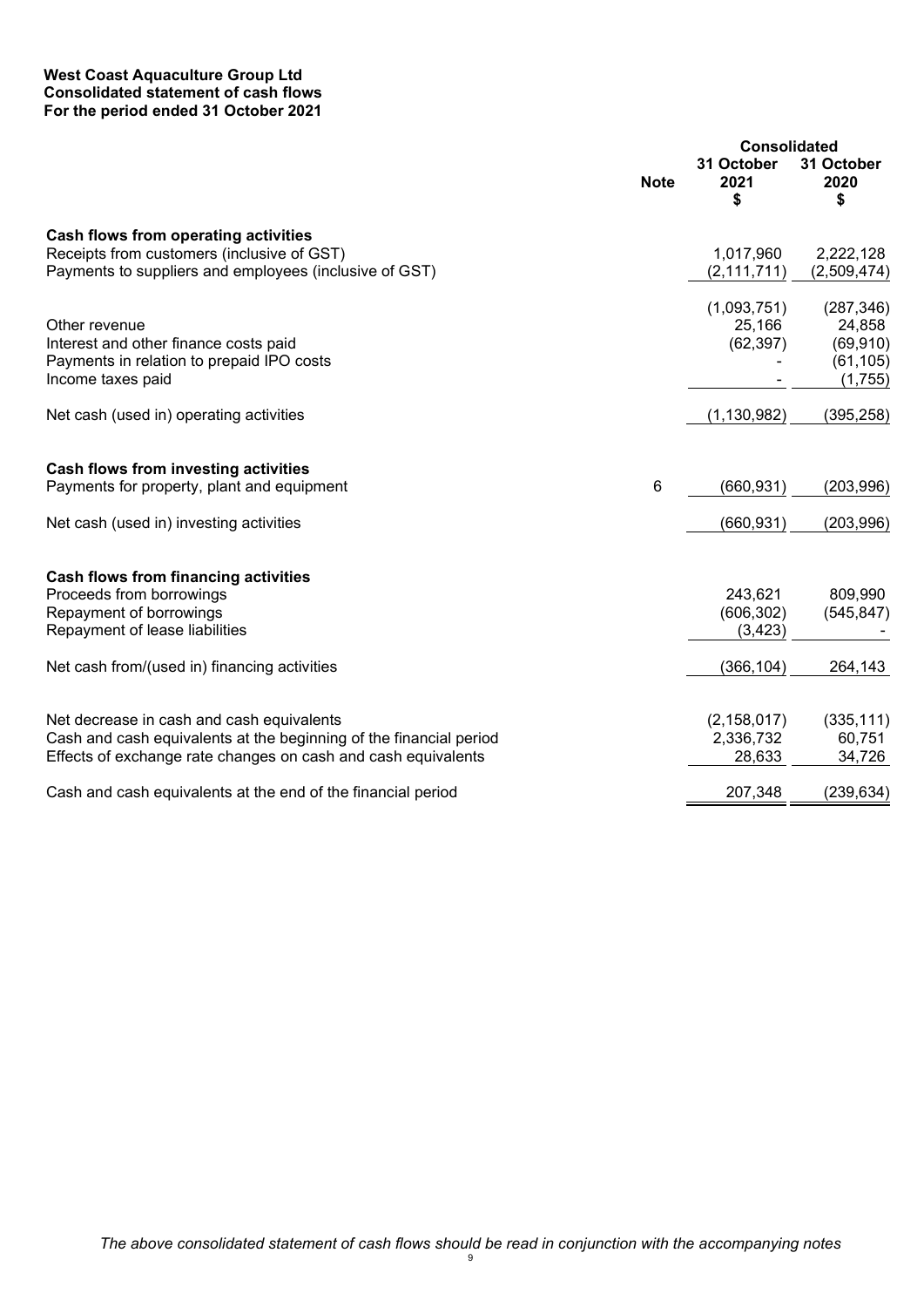## **Note 1. Significant accounting policies**

These general purpose financial statements for the interim half-year reporting period ended 31 October 2021 have been prepared in accordance with Australian Accounting Standard AASB 134 'Interim Financial Reporting' and the Corporations Act 2001, as appropriate for for-profit oriented entities. Compliance with AASB 134 ensures compliance with International Financial Reporting Standard IAS 34 'Interim Financial Reporting'.

These general purpose financial statements do not include all the notes of the type normally included in annual financial statements. Accordingly, these financial statements are to be read in conjunction with the annual report for the period ended 30 April 2021 and any public announcements made by the company during the interim reporting period in accordance with the continuous disclosure requirements of the Corporations Act 2001.

The principal accounting policies adopted are consistent with those of the previous financial year and corresponding interim reporting period, unless otherwise stated.

#### **New or amended Accounting Standards and Interpretations adopted**

The consolidated entity has adopted all of the new or amended Accounting Standards and Interpretations issued by the Australian Accounting Standards Board ('AASB') that are mandatory for the current reporting period.

Any new or amended Accounting Standards or Interpretations that are not yet mandatory have not been early adopted.

#### **Going concern**

The financial statements have been prepared using the going concern basis, which contemplates continuity of normal business activities and the realisation of assets and settlement of liabilities in the ordinary course of business. The consolidated entity incurred a loss from ordinary activities of \$2,575,735 for the half-year ended 31 October 2021 and had negative cash flows from operating activities of \$1,130,982.

The directors have reviewed the cashflow forecasts and believe that there are reasonable grounds to believe that the consolidated entity will be able to continue as a going concern due to the following factors:

- With the recent easing of COVID restrictions in the consolidated entity's key Malaysia market, revenues have improved and the directors are cautiously optimistic the worst of the COVID impact is behind it;
- During the current period the consolidated entity acquired the nursery assets costing RM 800,000 (\$AU256,470) which will reduce the fingerling costs going forward leading to improved margins; and
- The consolidated entity now has diversified revenues with the introduction of a frozen products range; and
- The board continues to have on-going dialog with existing lenders and based on the status of this dialog, the directors are confident that additional facilities could be made available if required.

Accordingly, the Directors believe that the consolidated entity will be able to continue as a going concern and that it is appropriate to adopt the going concern basis in the preparation of the financial report.

In the event that consolidated entity is unsuccessful in implementing the above-stated initiatives, a material uncertainty exists, that may cast significant doubt on the consolidated entity's ability to continue as a going concern and its ability to recover assets and discharge liabilities in normal course of business and at the amounts shown in the financial report.

Should the consolidated entity be unable to continue as a going concern it may be required to realise its assets and discharge its liabilities other than in the normal course of business and at amounts different from those stated in the financial statements.

# **Note 2. Impact of COVID 19 Pandemic**

During the half-year ended 31 October 2021, the COVID-19 pandemic has continued to affect the global economy. The pandemic has adversely affected the global economy resulting in an increase in unemployment, decrease in consumer demand, interruptions in supply chains, and tight liquidity and credit conditions. Since its outbreak, governments worldwide have set up measures to contain the pandemic. Many countries have required entities to limit or suspend business operations, and have also implemented travel restrictions and quarantine measures. Monetary and fiscal stimulus packages have also been introduced in some countries. As the COVID-19 outbreak continues to evolve, the estimated financial impact cannot be reasonably determined at this juncture. The impact which COVID 19 has had on the consolidated entity is set out below.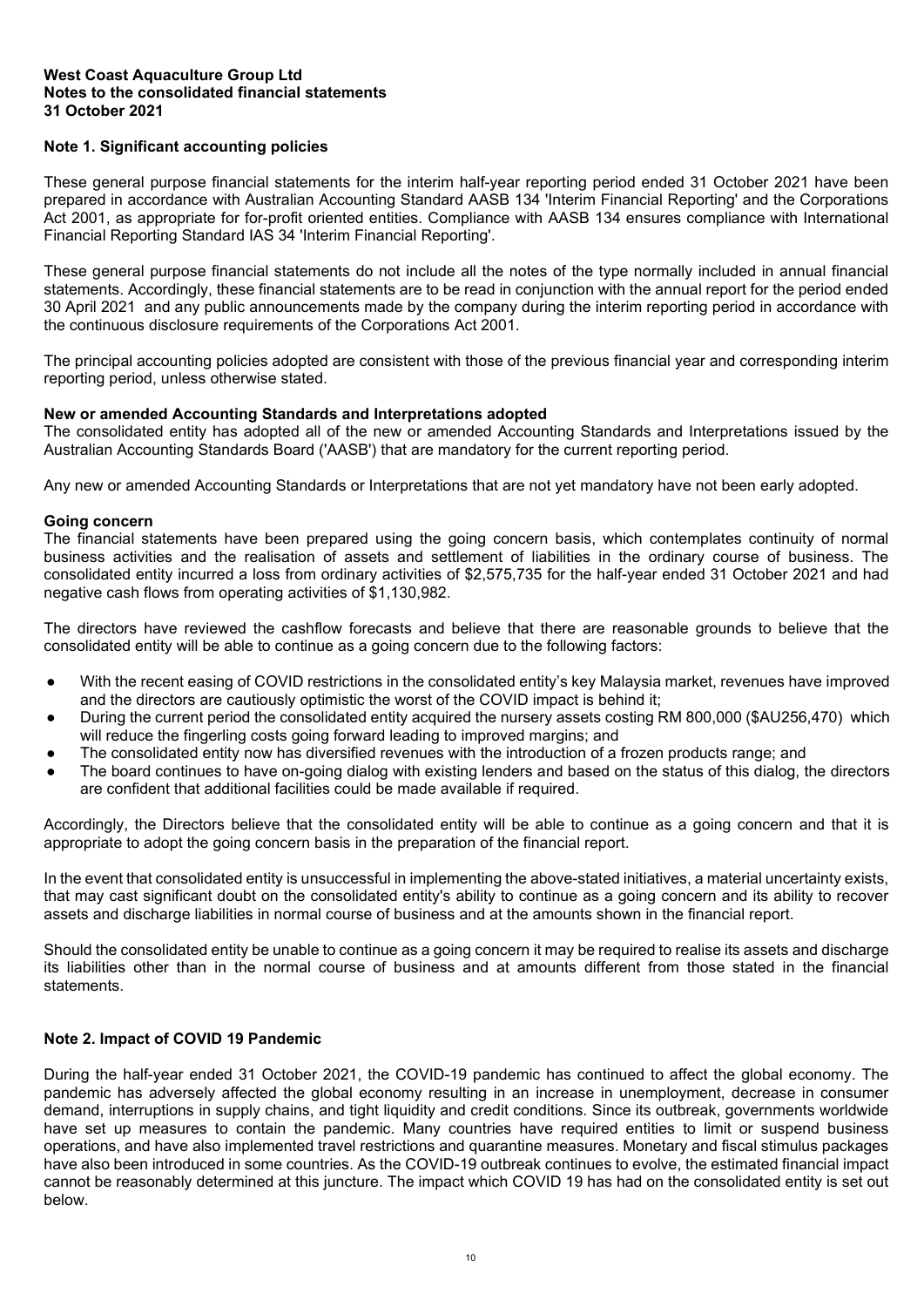# **Note 2. Impact of COVID 19 Pandemic (continued)**

#### *Malaysian operations*

The Covid-19 pandemic is still continuing to affect Malaysia. The resurgence of daily new cases peaked in the current period. Restaurant eat-in was prohibited and many market places were closed intermittently. There was a ban on inter-district travel which restricted people movement, and significantly impact the consolidated entity's ability to sell its fish.

There were no restrictions imposed on the consolidated entity's operations.

#### *Australian operations*

The impact of COVID-19 on the consolidated entity's Australian operations has not been material due to their scale and nature of operations as a holding company.

#### **Note 3. Operating segments**

#### *Identification of reportable operating segments*

The consolidated entity is organised into one operating segment: aquaculture and fish breeding based in Malaysia. This operating segment is based on the internal reports that are reviewed and used by the Board of Directors (who are identified as the Chief Operating Decision Makers ('CODM')) in assessing performance and in determining the allocation of resources.

#### **Note 4. Revenue**

<span id="page-13-0"></span>

|                                                         |                          | <b>Consolidated</b>      |  |
|---------------------------------------------------------|--------------------------|--------------------------|--|
|                                                         | 31 October<br>2021<br>\$ | 31 October<br>2020<br>\$ |  |
| Revenue from contracts with customers<br>Sales of goods | 1,061,148                | 2,668,838                |  |
| Other revenue<br>Other revenue                          | 25,166                   | 24,858                   |  |
| Revenue                                                 | 1,086,314                | 2,693,696                |  |

*Disaggregation of revenue*

The disaggregation of revenue from contracts with customers is as follows:

|                                                                       |                          | <b>Consolidated</b>      |  |
|-----------------------------------------------------------------------|--------------------------|--------------------------|--|
|                                                                       | 31 October<br>2021<br>\$ | 31 October<br>2020<br>\$ |  |
| Major product lines                                                   |                          |                          |  |
| Fresh fish                                                            | 916,995                  | 2,668,838                |  |
| Frozen fish                                                           | 144,153                  |                          |  |
|                                                                       | 1,061,148                | 2,668,838                |  |
| Geographical regions                                                  |                          |                          |  |
| Malaysia                                                              | 1,027,061                | 1,073,696                |  |
| Hong Kong                                                             | 34,087                   | 1,595,142                |  |
|                                                                       | 1,061,148                | 2,668,838                |  |
|                                                                       |                          |                          |  |
| Timing of revenue recognition<br>Goods transferred at a point in time | 1,061,148                | 2,668,838                |  |
|                                                                       |                          |                          |  |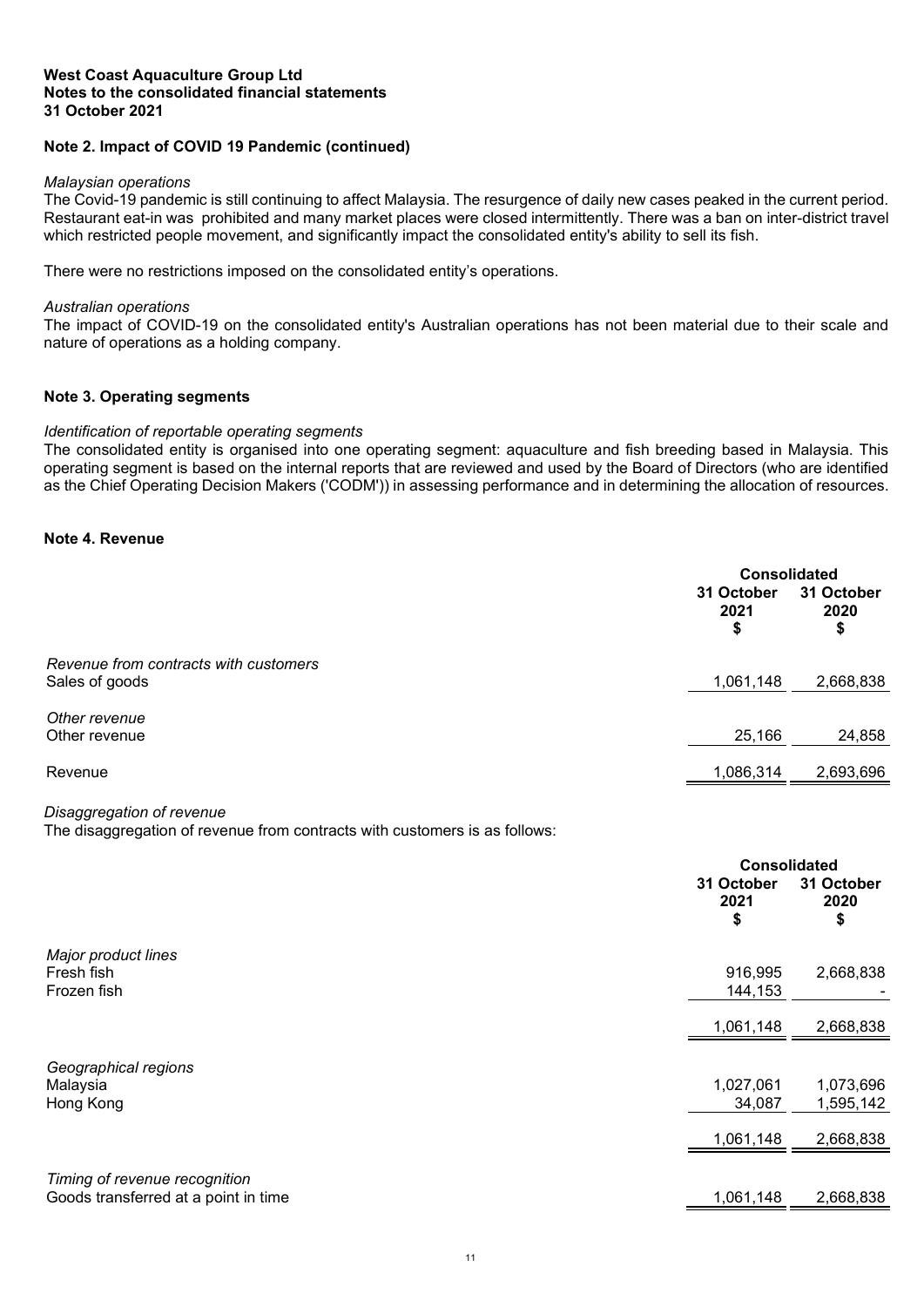# **Note 4. Revenue (continued)**

#### *Major customers*

During the half year ended 31 October 2021, the consolidated entity generated 28% of its sales revenue from 2 major customers.

## **Note 5. Biological assets**

<span id="page-14-0"></span>

|                                                                               | 31 October<br>2021 | <b>Consolidated</b><br>30 April 2021 |  |  |
|-------------------------------------------------------------------------------|--------------------|--------------------------------------|--|--|
| <b>Current assets</b><br>Biological asset - fisheries livestock at fair value | 3,218,746          | 4,274,854                            |  |  |

#### *Reconciliations*

Reconciliations of the written down values at the beginning and end of the current financial period are set out below:

| <b>Consolidated</b>                                             | Biological<br>assets<br>\$ |
|-----------------------------------------------------------------|----------------------------|
| Balance at 1 May 2021                                           | 4,274,854                  |
| Purchases                                                       | 802,432                    |
| <b>Sales</b>                                                    | (916, 994)                 |
| Changes in fair value less costs to sell                        | (1, 149, 148)              |
| Exchange differences                                            | 93,039                     |
| Changes due to biological transformation / mortality and losses | 377,756                    |
| Transfers to inventories                                        | (263, 193)                 |
| Balance at 31 October 2021                                      | 3,218,746                  |
|                                                                 |                            |

Refer to note 10 for details on fair value measurement.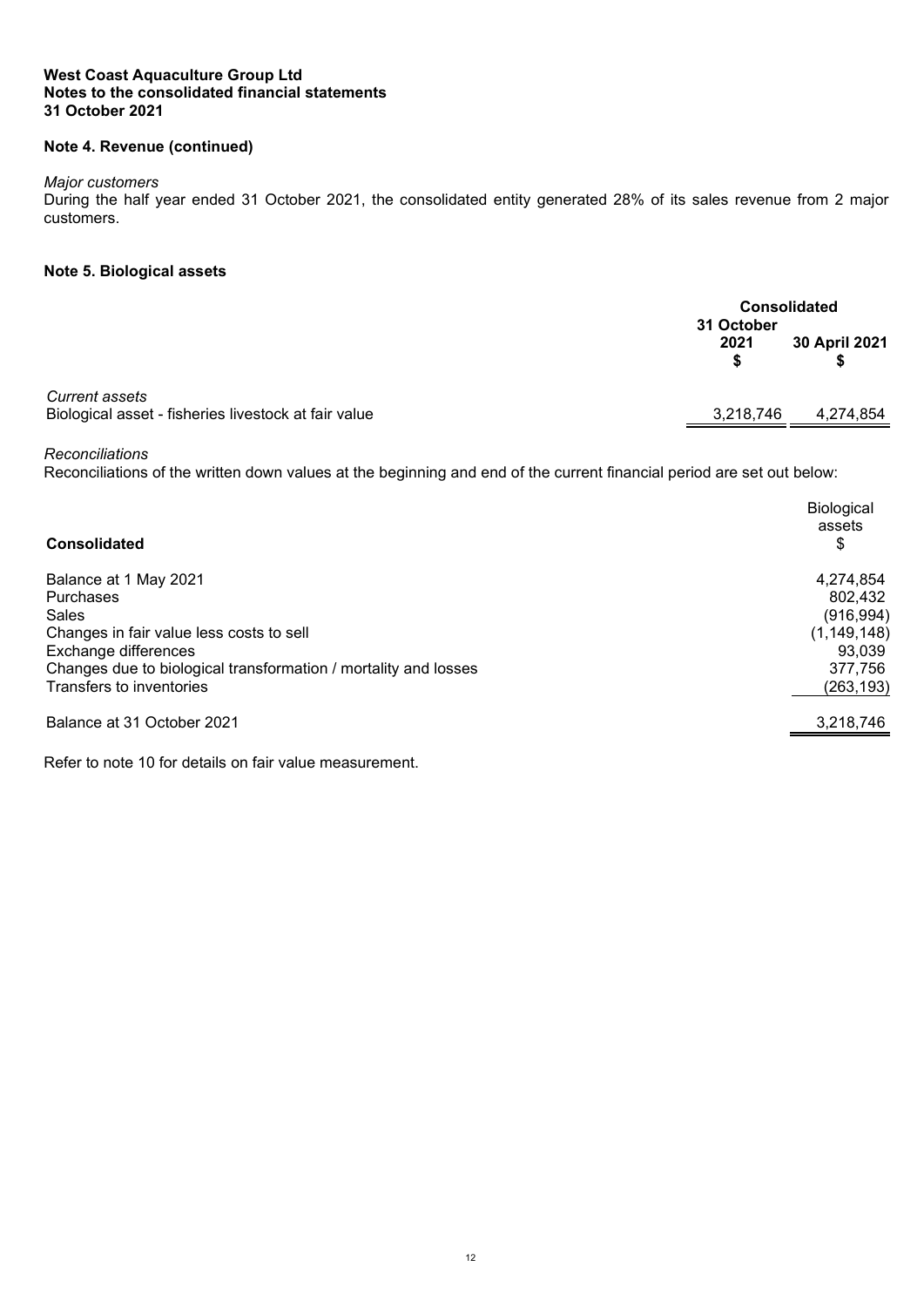# **Note 6. Property, plant and equipment**

<span id="page-15-0"></span>

|                                           | <b>Consolidated</b><br>31 October |                    |
|-------------------------------------------|-----------------------------------|--------------------|
|                                           | 2021<br>\$                        | 30 April 2021<br>5 |
| Non-current assets                        |                                   |                    |
| Buildings - at cost                       | 359,110                           | 279,753            |
| Less: Accumulated depreciation            | (21, 921)                         | (16, 337)          |
|                                           | 337,189                           | 263,416            |
| Farm equipment - at cost                  | 1,199,471                         | 860,543            |
| Less: Accumulated depreciation            | (368, 055)                        | (304, 558)         |
|                                           | 831,416                           | 555,985            |
| Fixtures and fittings - at cost           | 33,244                            | 29,623             |
| Less: Accumulated depreciation            | (8,692)                           | (6,071)            |
|                                           | 24,552                            | 23,552             |
| Motor vehicles - at cost                  | 166,835                           | 163,438            |
| Less: Accumulated depreciation            | (119, 119)                        | (113,006)          |
|                                           | 47,716                            | 50,432             |
| Fish ponds and workers quarters - at cost | 1,140,031                         | 1,043,668          |
| Less: Accumulated depreciation            | (396, 043)                        | (338,177)          |
|                                           | 743,988                           | 705,491            |
| Machinery - at cost                       | 393,475                           | 206,319            |
| Less: Accumulated depreciation            | (84, 375)                         | (72, 674)          |
|                                           | 309,100                           | 133,645            |
|                                           |                                   |                    |
|                                           | 2,293,961                         | 1,732,521          |

#### *Reconciliations*

Reconciliations of the written down values at the beginning and end of the current financial period are set out below:

|                            | <b>Buildings</b> | Farm           | <b>Fish Ponds</b><br>and | Machinery | Motor          | <b>Fixtures</b><br>and |             |
|----------------------------|------------------|----------------|--------------------------|-----------|----------------|------------------------|-------------|
| <b>Consolidated</b>        | \$               | equipment<br>S | quarters<br>\$           | \$        | vehicles<br>\$ | fittings<br>\$         | Total<br>\$ |
| Balance at 1 May 2021      | 263.416          | 555,985        | 705.491                  | 133.645   | 50,432         | 23.552                 | 1,732,521   |
| Additions                  | 73.813           | 322,218        | 74.944                   | 186,939   |                | 3.017                  | 660,931     |
| Exchange differences       | 5.224            | 10.590         | 14.576                   | 2.145     | 1,062          | 486                    | 34,083      |
| Depreciation expense       | (5,264)          | (57, 377)      | (51, 023)                | (13,629)  | (3,778)        | (2,503)                | (133, 574)  |
| Balance at 31 October 2021 | 337,189          | 831,416        | 743,988                  | 309,100   | 47,716         | 24,552                 | 2,293,961   |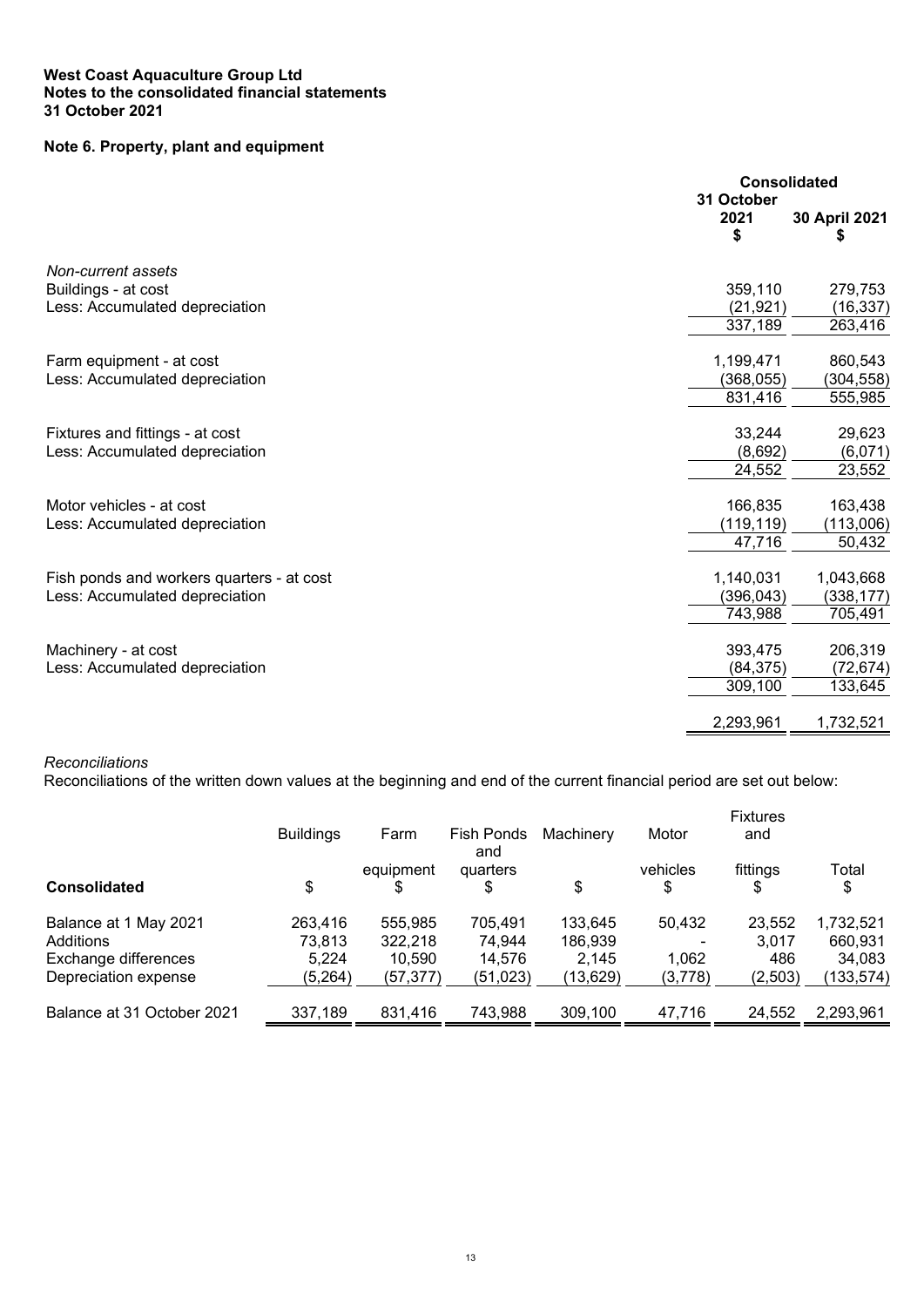# **Note 7. Trade and other payables**

<span id="page-16-0"></span>

|                            | <b>Consolidated</b><br>31 October |                     |
|----------------------------|-----------------------------------|---------------------|
|                            | 2021<br>\$                        | 30 April 2021<br>\$ |
| <b>Current liabilities</b> |                                   |                     |
| Trade payables (unsecured) | 465,099                           | 375,464             |
| Payable to related parties | 2,046,716                         | 1,921,364           |
| Other payables             | 200,714                           | 158,509             |
|                            | 2,712,529                         | 2,455,337           |

## **Note 8. Borrowings**

<span id="page-16-1"></span>

|                            |                          | <b>Consolidated</b> |  |  |
|----------------------------|--------------------------|---------------------|--|--|
|                            | 31 October<br>2021<br>\$ | 30 April 2021<br>\$ |  |  |
| <b>Current liabilities</b> |                          |                     |  |  |
| Bank overdraft             | 141,344                  | 299,533             |  |  |
| Term loans                 | 304,860                  | 427,483             |  |  |
| Revolving credit           | 25,325                   | 307,444             |  |  |
| Insurance premium funding  | 41,422                   | 97,649              |  |  |
|                            | 512,951                  | 1,132,109           |  |  |
| Non-current liabilities    |                          |                     |  |  |
| Term loans                 | 1,938,476                | 1,841,601           |  |  |
|                            |                          |                     |  |  |

## *Security provided*

The consolidated entity's borrowings are secured by way of:

- Pledged of fixed deposits;<br>• Subsequent debenture over
- Subsequent debenture over fixed and floating assets of WCA, both present and future;
- Supplement existing upfront fixed deposits and sinking fund and profit earned thereon to be retained as security;
- Jointly and severally guaranteed by the Company's directors and holding company's shareholders; and<br>● Against certain percentage of guarantee coverage by Government of Malaysia under the Working Can
- Against certain percentage of guarantee coverage by Government of Malaysia under the Working Capital Guarantee Scheme (WCGS).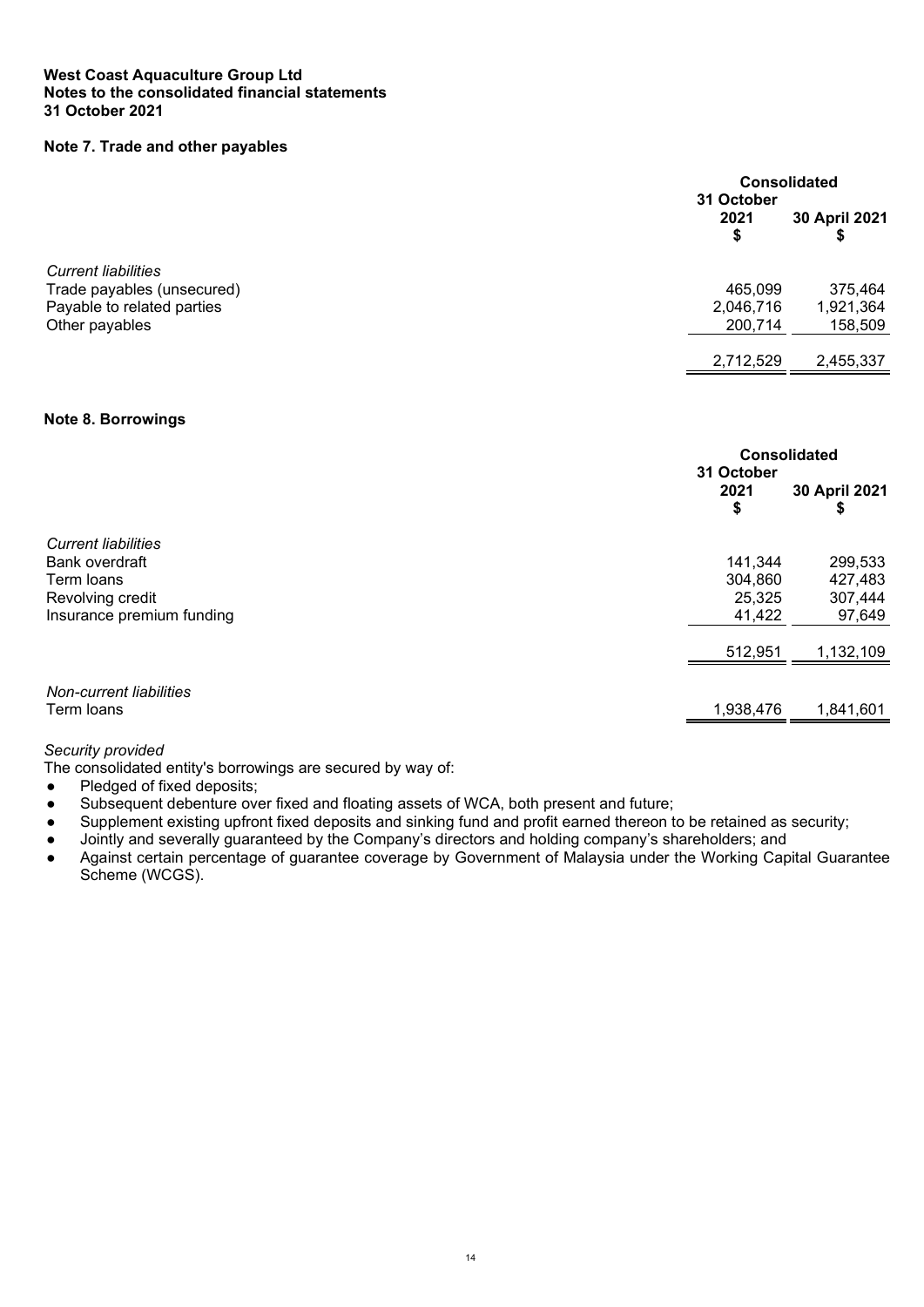## **Note 8. Borrowings (continued)**

#### *Financing arrangements*

Unrestricted access was available at the reporting date to the following lines of credit:

|                              | <b>Consolidated</b> |                     |
|------------------------------|---------------------|---------------------|
|                              | 31 October          |                     |
|                              | 2021<br>\$          | 30 April 2021<br>\$ |
| <b>Total facilities</b>      |                     |                     |
| Bank overdraft               | 311,760             | 305,412             |
|                              |                     |                     |
| Revolving credit             | 324,633             | 595,164             |
|                              | 636,393             | 900,576             |
| Used at the reporting date   |                     |                     |
| Bank overdraft               | 141,344             | 299,533             |
| Revolving credit             | 304,860             | 307,444             |
|                              | 446,204             | 606,977             |
| Unused at the reporting date |                     |                     |
| <b>Bank overdraft</b>        | 170,416             | 5,879               |
| Revolving credit             | 19,773              | 287,720             |
|                              | 190,189             | 293,599             |

#### **Note 9. Dividends**

There were no dividends paid, recommended or declared during the current or previous financial period.

#### **Note 10. Fair value measurement**

#### *Fair value hierarchy*

The following tables detail the consolidated entity's assets and liabilities, measured or disclosed at fair value, using a three level hierarchy, based on the lowest level of input that is significant to the entire fair value measurement, being:

Level 1: Quoted prices (unadjusted) in active markets for identical assets or liabilities that the entity can access at the measurement date

Level 2: Inputs other than quoted prices included within Level 1 that are observable for the asset or liability, either directly or indirectly

Level 3: Unobservable inputs for the asset or liability

| Consolidated - 31 October 2021     | Level 1<br>\$            | Level 2<br>\$ | Level 3<br>\$ | Total<br>\$ |
|------------------------------------|--------------------------|---------------|---------------|-------------|
| Assets<br><b>Biological assets</b> | $\blacksquare$           | 3,218,746     |               | 3,218,746   |
| Total assets                       | $\overline{\phantom{a}}$ | 3,218,746     |               | 3,218,746   |
| Consolidated - 30 April 2021       | Level 1<br>\$            | Level 2<br>\$ | Level 3<br>\$ | Total<br>\$ |
| Assets<br><b>Biological assets</b> | $\blacksquare$           | 4,274,854     |               | 4,274,854   |
| Total assets                       | $\blacksquare$           | 4,274,854     |               | 4,274,854   |

There were no transfers between levels during the financial period.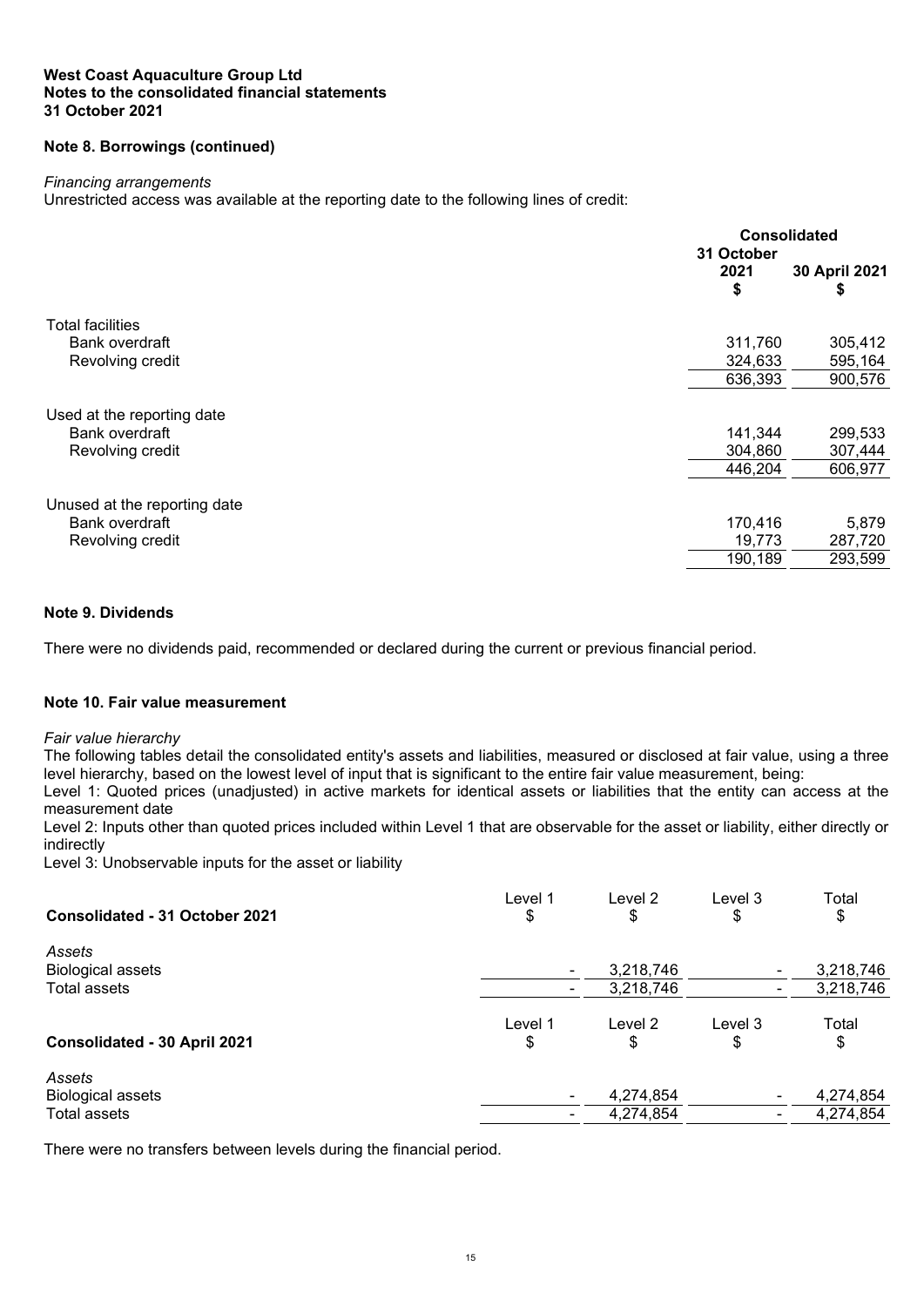# **Note 10. Fair value measurement (continued)**

#### *Valuation techniques for fair value measurements categorised within level 2 and level 3*

Fishery livestocks are measured at fair value less costs to sell, based on market prices of livestock of similar age, species, where necessary, to reflect the differences. Market prices are obtained from observable market prices (where available), contracted prices or estimated future prices.

#### **Note 11. Contingent liabilities**

There has been no change in contingent liabilities since the last reporting period.

#### **Note 12. Related party transactions**

*Parent entity* West Coast Aquaculture Group Ltd is the parent entity.

#### *Transactions with related parties*

The following transactions occurred with related parties:

|                                                                             | <b>Consolidated</b>      |                          |
|-----------------------------------------------------------------------------|--------------------------|--------------------------|
|                                                                             | 31 October<br>2021<br>\$ | 31 October<br>2020<br>\$ |
| Sale of goods and services:                                                 |                          |                          |
| Sale of goods to North Island Fish Nursery S/B                              | 8.798                    |                          |
| Payment for goods and services:                                             |                          |                          |
| Purchase of goods from North Island Fish Nursery S/B                        | 785,764                  | 1,252,713                |
| Purchases of services from Maxprotech Resources S/B                         | 12.123                   | 26.528                   |
| Payment for other expenses:                                                 |                          |                          |
| Wages and salaries paid to Neo Joe Yee                                      |                          | 5,663                    |
| Other transactions:                                                         |                          |                          |
| Purchase of property plant and equipment from North Island Fish Nursery S/B | 256,739                  |                          |

# *Receivable from and payable to related parties*

The following balances are outstanding at the reporting date in relation to transactions with related parties:

|                                                  | <b>Consolidated</b> |               |
|--------------------------------------------------|---------------------|---------------|
|                                                  | 31 October          |               |
|                                                  | 2021<br>\$          | 30 April 2021 |
| Current payables:                                |                     |               |
| Other payables to Chin Koon Chia                 | 677.879             | 664,077       |
| Other payables to Ching Hoe Neo                  | 439.662             | 430,710       |
| Other payables to Neo Joe Yee                    | 338,939             | 332,038       |
| Other payables to Teik Hon Chin                  | 169.469             | 166,019       |
| Other payable to Khor Chin Dee                   | 253.685             | 249,028       |
| Trade payables to North Island Fish Farm Sdn Bhd | 145.102             | 79.489        |
| Trade payables to Maxprotech Resources S/B       | 21.980              |               |

The other payables totalling RM 5,880,000 (\$1,879,634) are to be paid back with profits made by the consolidated entity and RM520,901 (\$167,082) is trade in nature therefore payable within 30 to 90 days.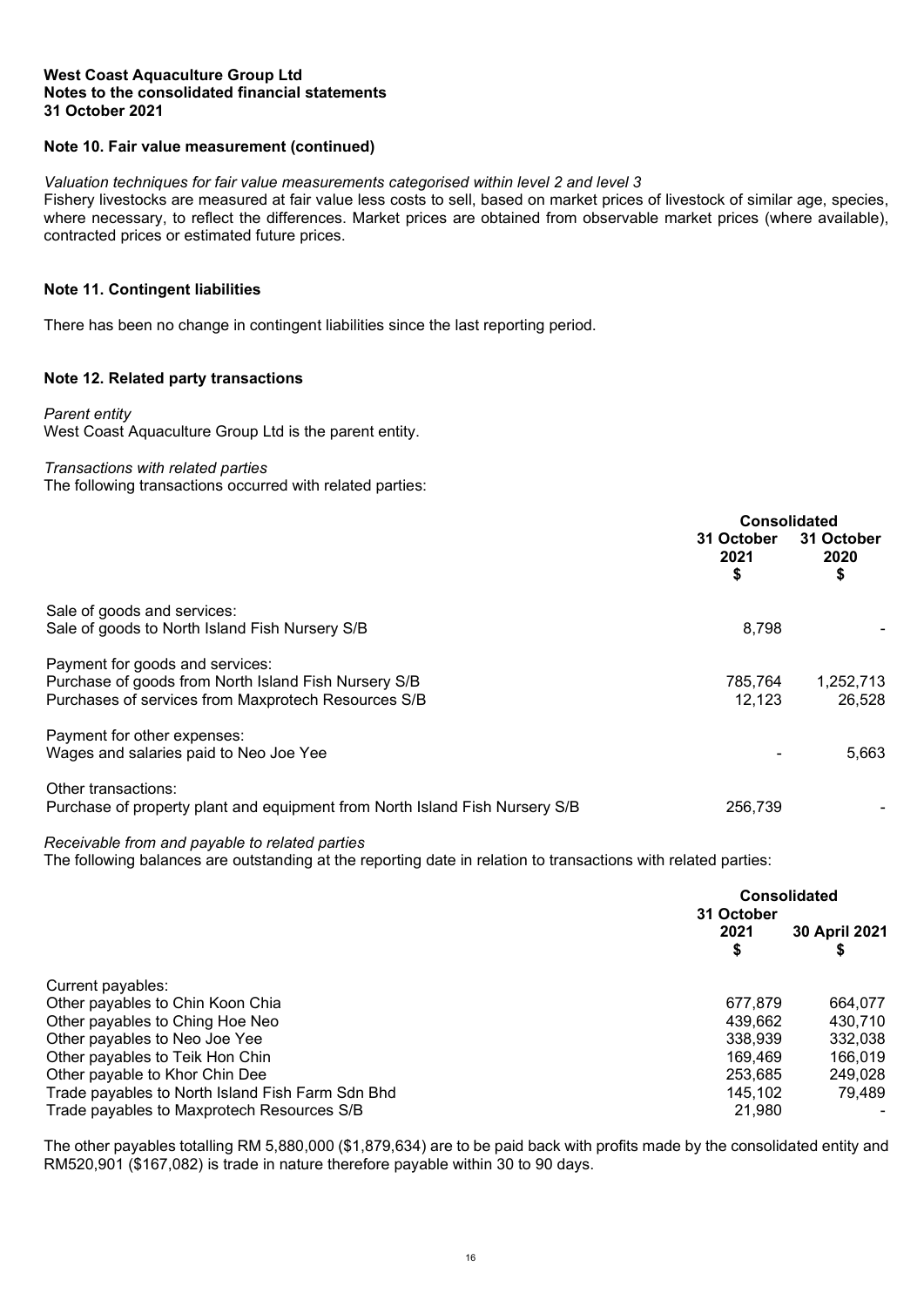## **Note 13. Events after the reporting period**

On 28 November 2021, the company's 100% owned subsidiary issued 10,000,000 ordinary shares, valued at RM10,000,000 (AU\$3,197,544), in order to extinguish debt owed to the company. The company still holds 100% of the issued capital of the subsidiary and this change will have no impact on the consolidated entity's financial performance or position going forward.

No other matter or circumstance has arisen since 31 October 2021 that has significantly affected, or may significantly affect the consolidated entity's operations, the results of those operations, or the consolidated entity's state of affairs in future financial years.

## **Note 14. Earnings per share**

<span id="page-19-0"></span>

|                                                                                               | <b>Consolidated</b>      |                          |
|-----------------------------------------------------------------------------------------------|--------------------------|--------------------------|
|                                                                                               | 31 October<br>2021<br>\$ | 31 October<br>2020<br>\$ |
| Profit/(loss) after income tax attributable to the owners of West Coast Aquaculture Group Ltd | (2,575,735)              | 560,438                  |
|                                                                                               | <b>Number</b>            | <b>Number</b>            |
| Weighted average number of ordinary shares used in calculating basic earnings per share       | 114,006,482              | 103,950,000              |
| Weighted average number of ordinary shares used in calculating diluted earnings per share     | 114,006,482              | 103,950,000              |
|                                                                                               | <b>Cents</b>             | <b>Cents</b>             |
| Basic earnings per share<br>Diluted earnings per share                                        | (2.26)<br>(2.26)         | 0.54<br>0.54             |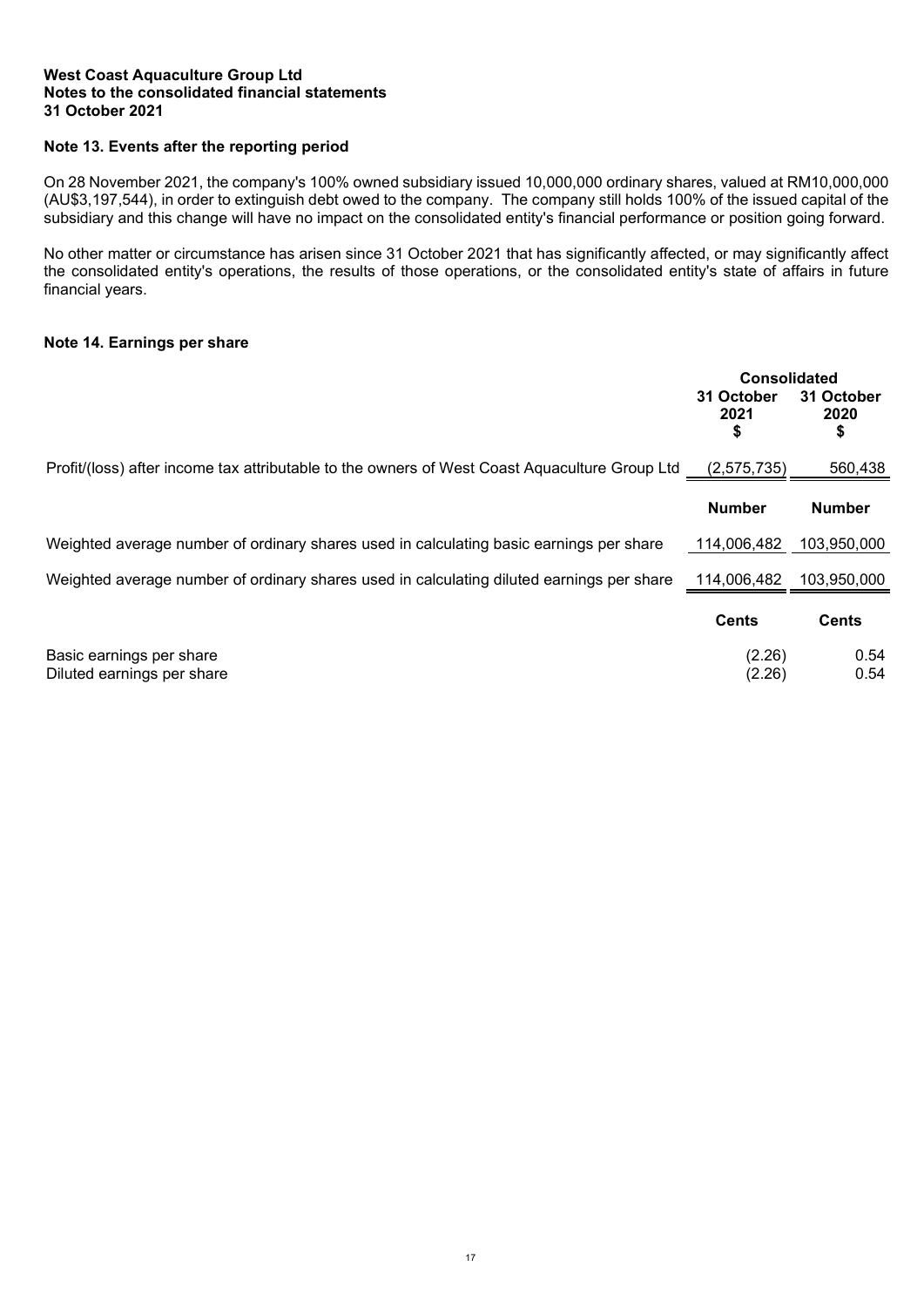#### **West Coast Aquaculture Group Ltd Directors' declaration 31 October 2021**

In the directors' opinion:

- the attached financial statements and notes comply with the Corporations Act 2001, Australian Accounting Standard AASB 134 'Interim Financial Reporting', the Corporations Regulations 2001 and other mandatory professional reporting requirements;
- the attached financial statements and notes give a true and fair view of the consolidated entity's financial position as at 31 October 2021 and of its performance for the financial period ended on that date; and
- there are reasonable grounds to believe that the company will be able to pay its debts as and when they become due and payable, taking into account the factors outlined in Note 1 Going Concern.

Signed in accordance with a resolution of directors made pursuant to section 303(5)(a) of the Corporations Act 2001.

On behalf of the directors

 $\frac{1}{\sqrt{2}}$ 

Ching Hoe Neo Chief Executive Officer

20 December 2021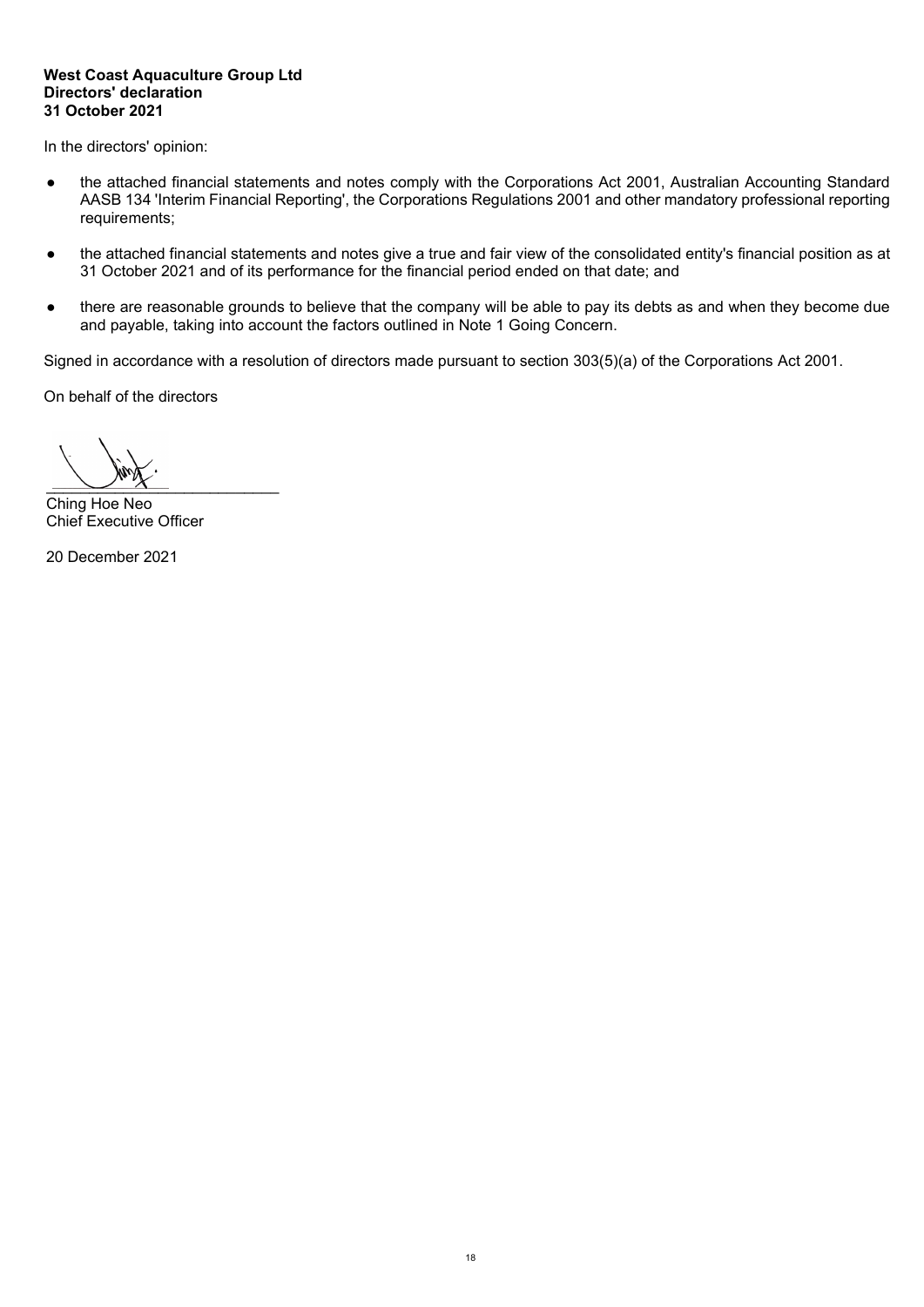

#### **Independent Auditor's Review Report to the Members of West Coast Aquaculture Group Ltd**

## **Conclusion**

We have reviewed the half-year financial report of West Coast Aquaculture Group Ltd ("the company") and its controlled entity ("the Group"), which comprises the consolidated statement of financial position as at 31 October 2021, the consolidated statement of profit or loss and other comprehensive income, the consolidated statement of changes in equity and the consolidated statement of cash flows for the half-year ended on that date, a summary of significant accounting policies and other explanatory information, and the directors' declaration.

Based on our review, which is not an audit, we have not become aware of any matter that makes us believe that the accompanying half-year financial report of the Group does not comply with the *Corporations Act 2001* including:

- (a) giving a true and fair view of the Group's financial position as at 31 October 2021 and of its performance for the half-year ended on that date; and
- (b) complying with Accounting Standard AASB 134 *Interim Financial Reporting* and the *Corporations Regulations 2001*.

#### **Basis for Conclusion**

We conducted our review in accordance with ASRE 2410 *Review of a Financial Report Performed by the Independent Auditor of the Entity*. Our responsibilities are further described in the *Auditor's Responsibilities for the Review of the Financial Report* section of our report. We are independent of the Group in accordance with the auditor independence requirements of the *Corporations Act 2001* and the ethical requirements of the Accounting Professional and Ethical Standards Board's APES 110 *Code of Ethics for Professional Accountants (including Independence Standards*) (the Code) that are relevant to our audit of the annual financial report in Australia. We have also fulfilled our other ethical responsibilities in accordance with the Code.

We confirm that the independence declaration required by the *Corporations Act 2001* which has been given to the directors of the Group, would be in the same terms if given to the directors as at the time of this auditor's review report.

#### **Material Uncertainty Regarding Going Concern**

We draw attention to Note 1 Going Concern, in the financial report, which indicates that the Group incurred a net loss after tax of \$2,575,735 during the period ended 31 October 2021 (31 October 2020: net profit after tax of \$560,438) and generated net cash outflows from operating activities of \$1,130,982 (31 October 2020: \$395,258). As stated in Note 1 Going Concern, these events or conditions, along with other matters as set forth in Note 1 Going Concern, indicate that a material uncertainty exists that may cast significant doubt on the Group's ability to continue as a going concern. Our conclusion is not modified in respect of this matter.

#### hlb.com.au

#### HLB Mann Judd (VIC Partnership) ABN 20 696 861 713

Level 9, 575 Bourke Street, Melbourne VIC 3000 | GPO Box 2850, Melbourne VIC 3001 T: +61 (0) 3 9606 3888 F: +61 (0) 3 9606 3800 E: mailbox@hlbvic.com.au Liability limited by a scheme approved under Professional Standards Legislation.